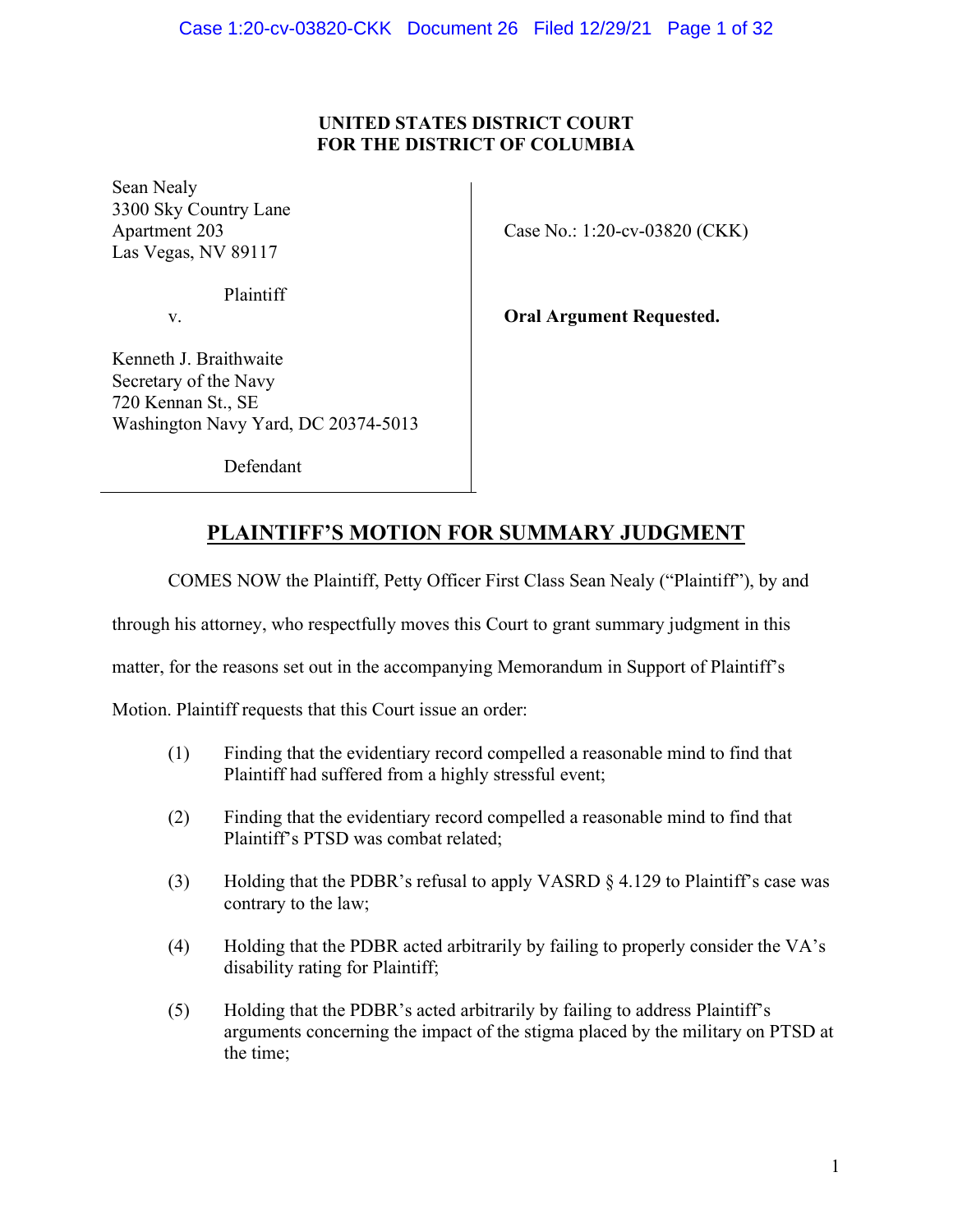- (6) Holding that the Plaintiff did not waive consideration of the impact of the stigma placed on PTSD within the military on his own internal suppression of how he reported his own condition;
- (7) Setting aside the PDBR's decision, PD 2016-00401, dated November 21, 2017, as unlawful under the Administrative Procedure Act, 5 U.S.C. § 706(2)(A) and (F), as arbitrary, capricious, and not supported by substantial evidence; and
- (8) Remanding this matter to the PDBR for further proceedings in accordance with the Court's order.

In addition, he maintains his request that he be granted attorney's fees and expenses, pursuant to

the Equal Access to Justice Act, 28 U.S.C.  $\S$  2412(d)(1)(A), should he prevail on remand.

Dated: December 29, 2021. Respectfully submitted,

### /s/DavidP.Sheldon

David P. Sheldon (DC Bar # 446039) Law Offices of David P. Sheldon, P.L.L.C. 100 M. St. SE, Suite 600 Washington, DC 20003 Tel: 202.546.9575 Fax: 202.546.0135 Counsel for Plaintiff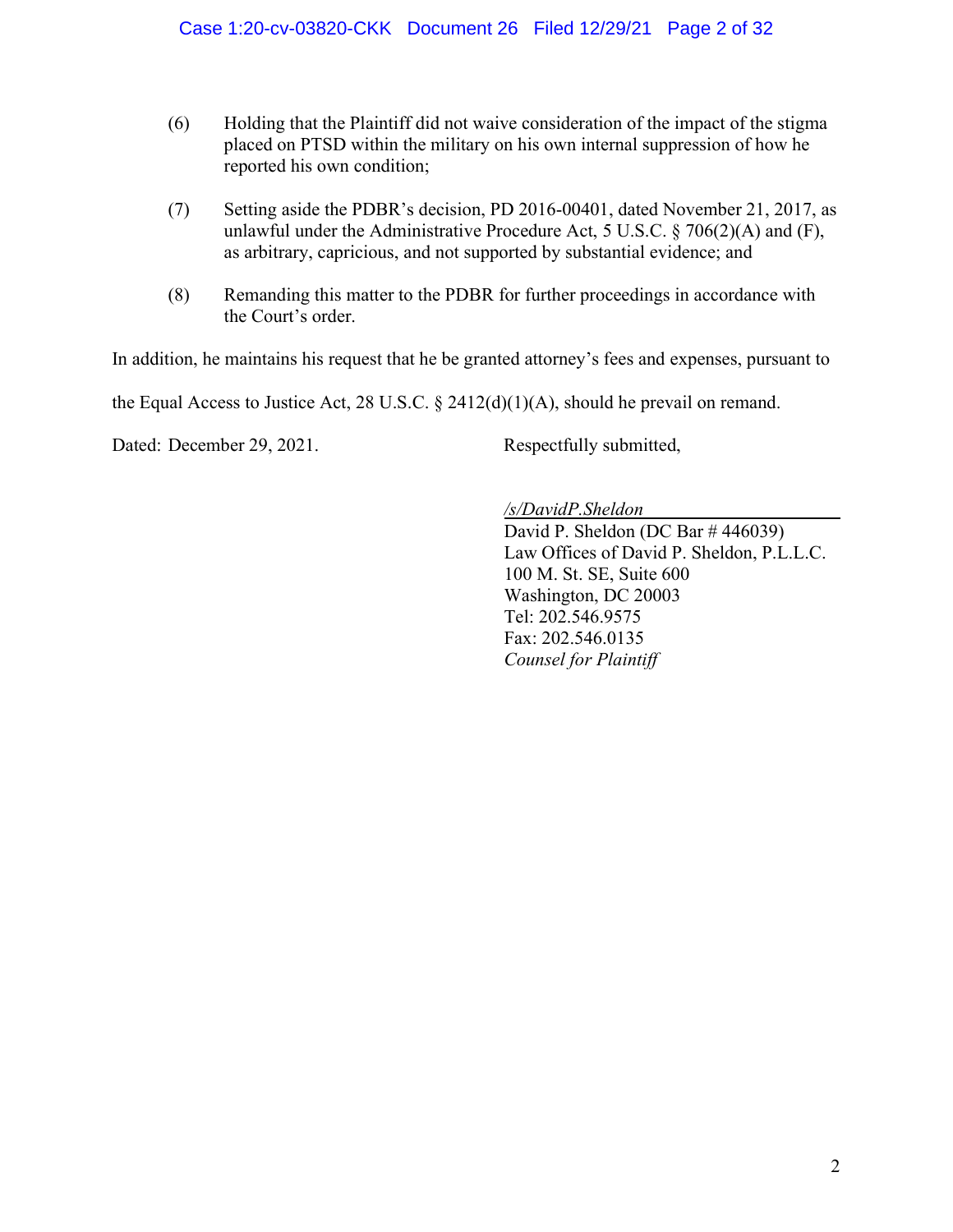## UNITED STATES DISTRICT COURT FOR THE DISTRICT OF COLUMBIA

Sean Nealy 3300 Sky Country Lane Las Vegas, NV 89117

Case No.: 1:20-cv-03820 (CKK)

Plaintiff

 $\overline{a}$ 

v. **Oral Argument Requested.** 

Kenneth J. Braithwaite Secretary of the Navy 720 Kennan St., SE Washington Navy Yard, DC 20374-5013

Defendant

## PLAINTIFF'S MEMORANDUM IN SUPPORT OF HIS MOTION FOR SUMMARY JUDGMENT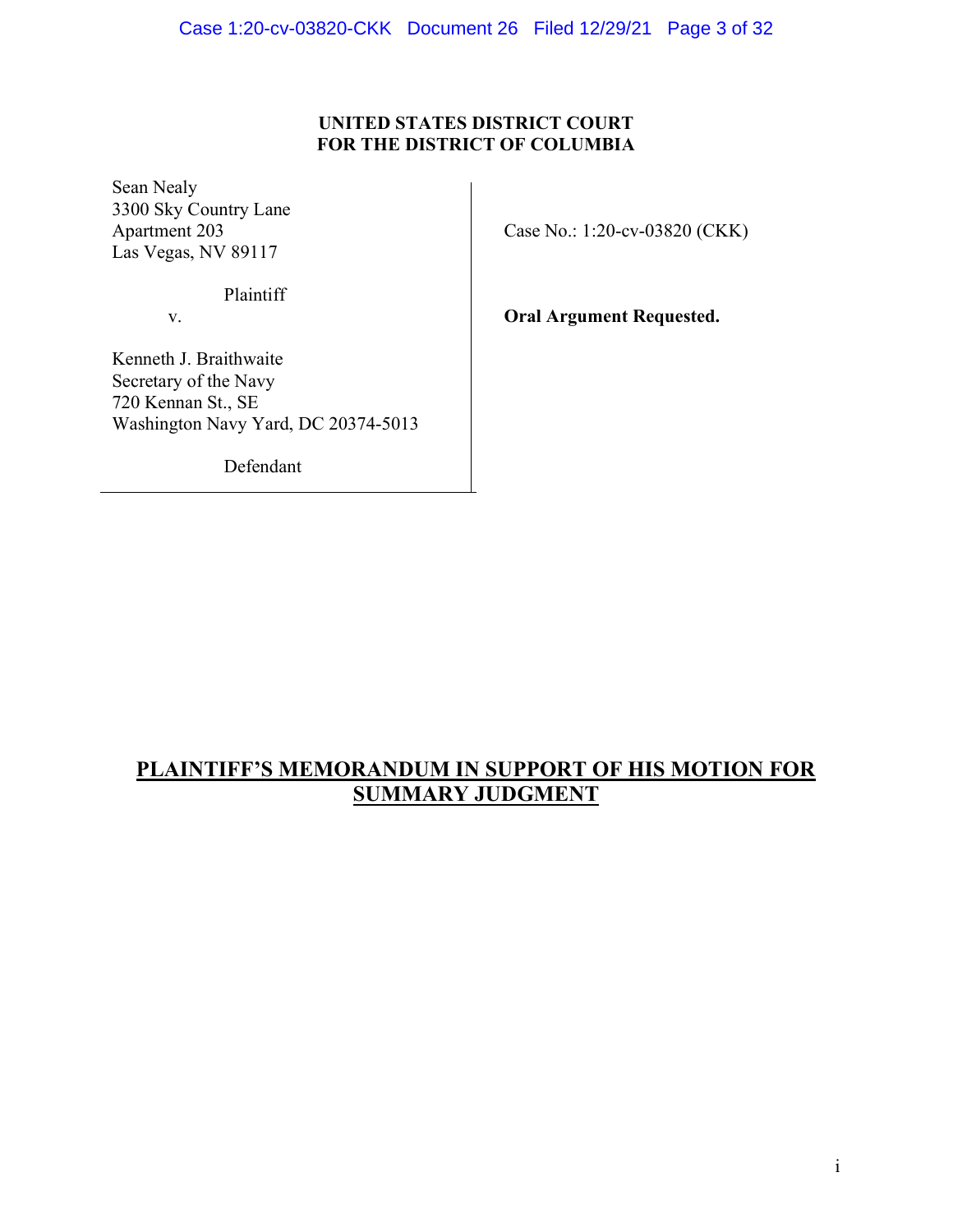# TABLE OF CONTENTS

| The PDBR's failure to apply VASRD $\S$ 4.129 was a legal error because its finding that<br>I.<br>Plaintiff's PTSD because a reasonable mind would be compelled by the record to find that<br>coordinating, and then witnessing, in minute detail, airstrikes that killed 180 enemy                                                                                                       |
|------------------------------------------------------------------------------------------------------------------------------------------------------------------------------------------------------------------------------------------------------------------------------------------------------------------------------------------------------------------------------------------|
| The PDBR's finding that Plaintiff's PTSD was not linked to a highly stressful event<br>A.<br>was unsupported by substantial evidence because the evidentiary record would compel a<br>reasonable mind to find that the witnessing of, and participation in, the killing of 180 enemy                                                                                                     |
| A reasonable mind would be compelled to find that participating in the coordination<br>i.<br>of, witnessing, and counting the aftermath of, the killing of 180 human beings, even if                                                                                                                                                                                                     |
| ii.<br>The PDBR made a material error of fact by finding that Plaintiff had never expressed<br>having felt intense fear or horror, using the criteria for PTSD under the out-of-date DSM<br>IV, instead of the DSM V. In addition, they also incorrectly applied the DSM IV 13                                                                                                           |
| iii. A reasonable mind would be compelled to find that Plaintiff's PTSD was combat                                                                                                                                                                                                                                                                                                       |
| Since the evidentiary record compels a reasonable mind to find that Plaintiff had<br><b>B.</b><br>suffered from a highly stressful event, and it is uncontested that (1) Plaintiff's mental<br>disorder stemmed from that highly stressful event, and (2) that this disorder resulted in his<br>separation from the Navy, the PDBR's holding that Plaintiff was not eligible for VASRD § |
| The PDBR acted arbitrarily under the A.P.A. by completely failing to consider the VA's<br>Π.                                                                                                                                                                                                                                                                                             |
| The PDBR's failure to acknowledge or address Plaintiff's non-frivolous argument as to<br>III.<br>the impact that the stigmatization of PTSD by the military had on his own self-conception and<br>reporting of his PTSD was arbitrary decision making and requires that PD 2016-00401 be set                                                                                             |
| The PDBR's failure to address Plaintiff's arguments concerning the impact of the<br>A.<br>stigmatization of PTSD suffered by service members in observation and coordination roles                                                                                                                                                                                                       |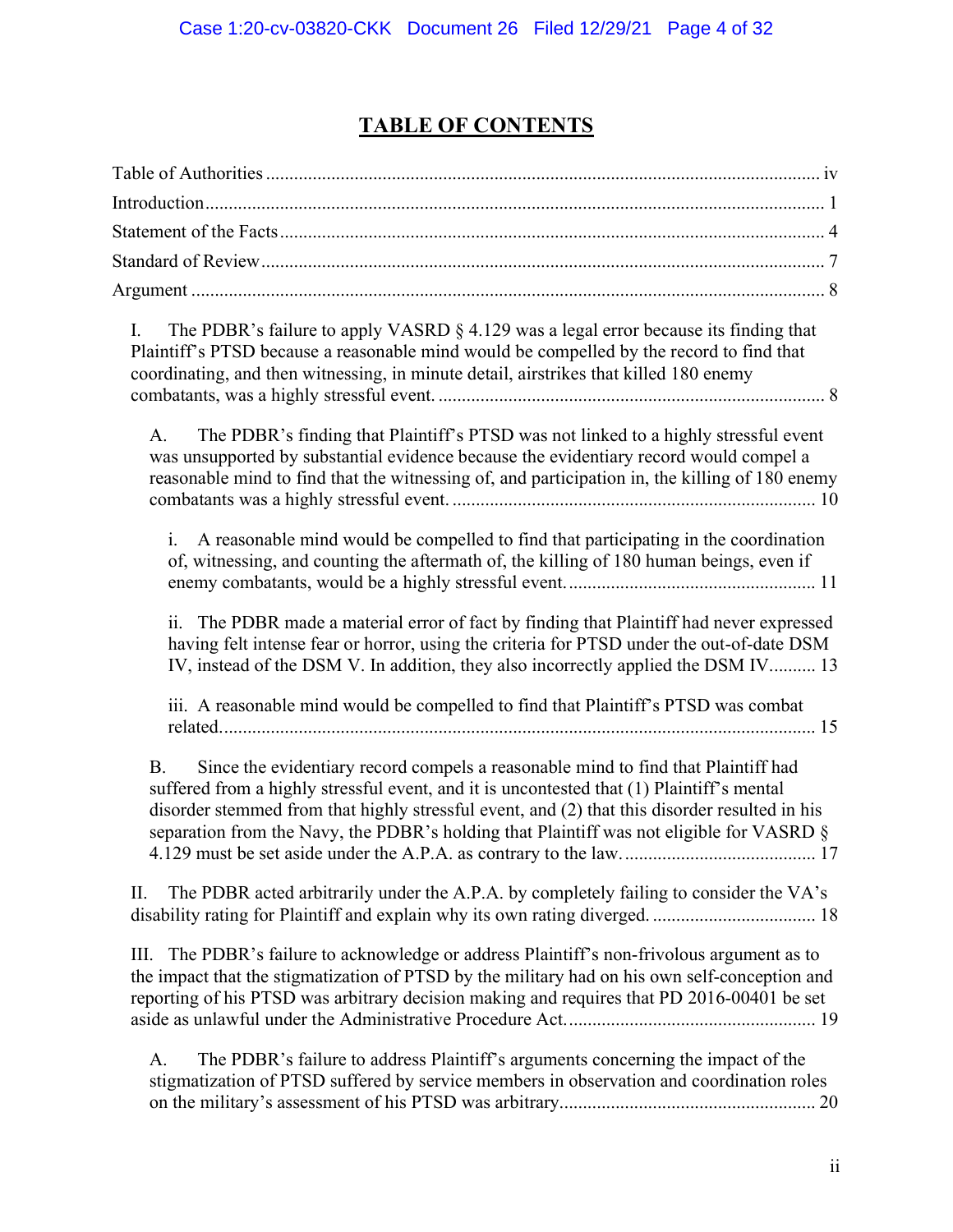|  | Plaintiff did not waive his claim as to the issue of how his own training to internally |  |
|--|-----------------------------------------------------------------------------------------|--|
|  | suppress his feelings concerning his PTSD impacted how he reported his condition 21     |  |
|  |                                                                                         |  |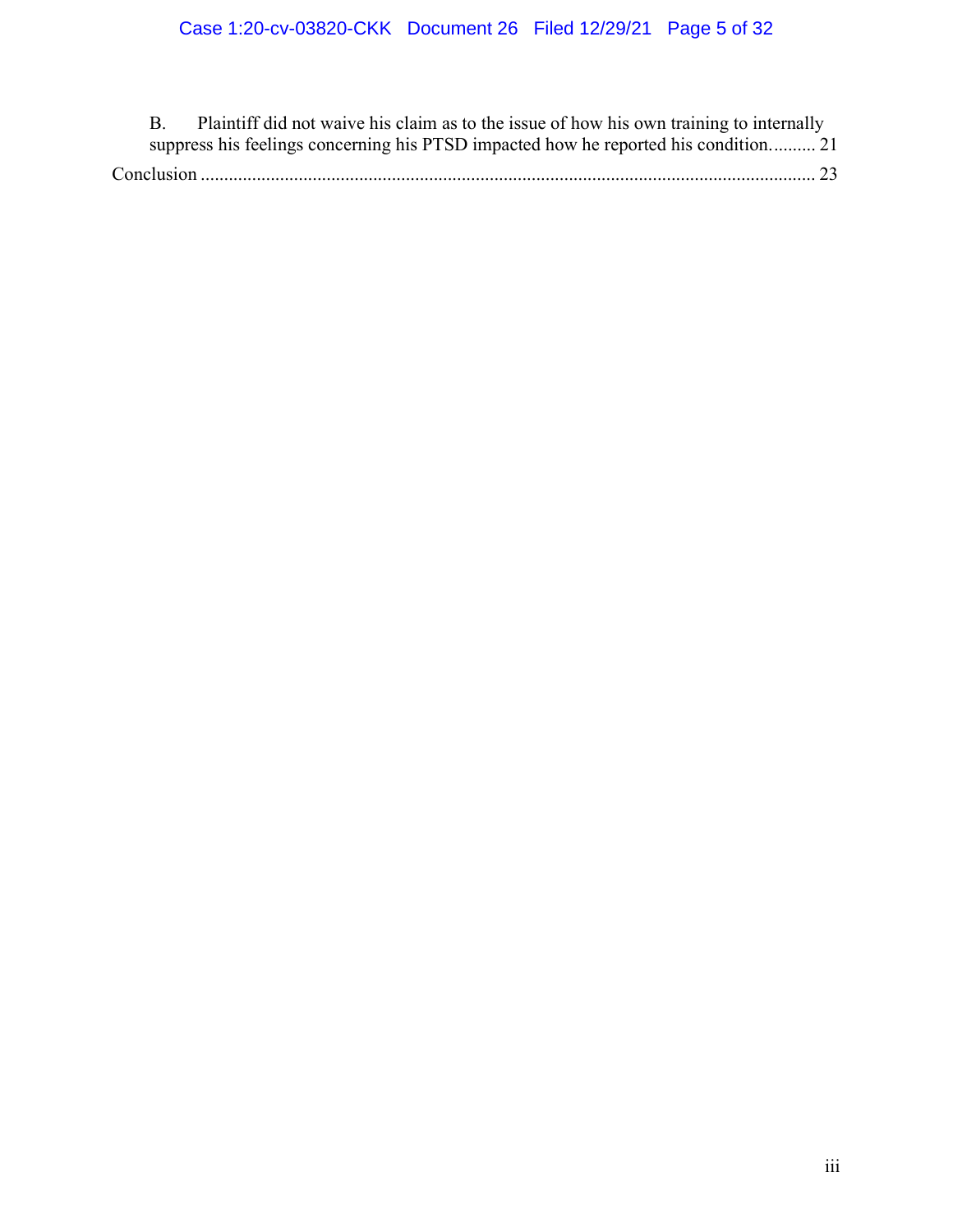# TABLE OF AUTHORITIES

## **Cases**

| Palace Sports & Entertainment, Inc. v. NLRB, 411 F.3d 212, 220 (D.C. Cir. 2005)8, 13, 16   |
|--------------------------------------------------------------------------------------------|
| County of Los Angeles v. Shalala, 192 F.3d 1005 at 1011 (D.C. Cir. 1999)7                  |
|                                                                                            |
| Sissel v. McCarthy, 2021 U.S. Dist. LEXIS 244406 (D.D.C. December 21, 2021)7, 18, 19       |
|                                                                                            |
|                                                                                            |
|                                                                                            |
|                                                                                            |
|                                                                                            |
| <b>Statutes</b>                                                                            |
|                                                                                            |
|                                                                                            |
| <b>Regulations</b>                                                                         |
| Veterans Affairs Schedule for Rating Disabilities § 4.129, 38 C.F.R. § 4.129 <i>Passim</i> |
| <b>Rules</b>                                                                               |
|                                                                                            |
|                                                                                            |
| <b>Administrative Materials</b>                                                            |
| DEPARTMENT OF DEFENSE, Instruction 6040.44 Physical Disability Board of Review (PDBR)      |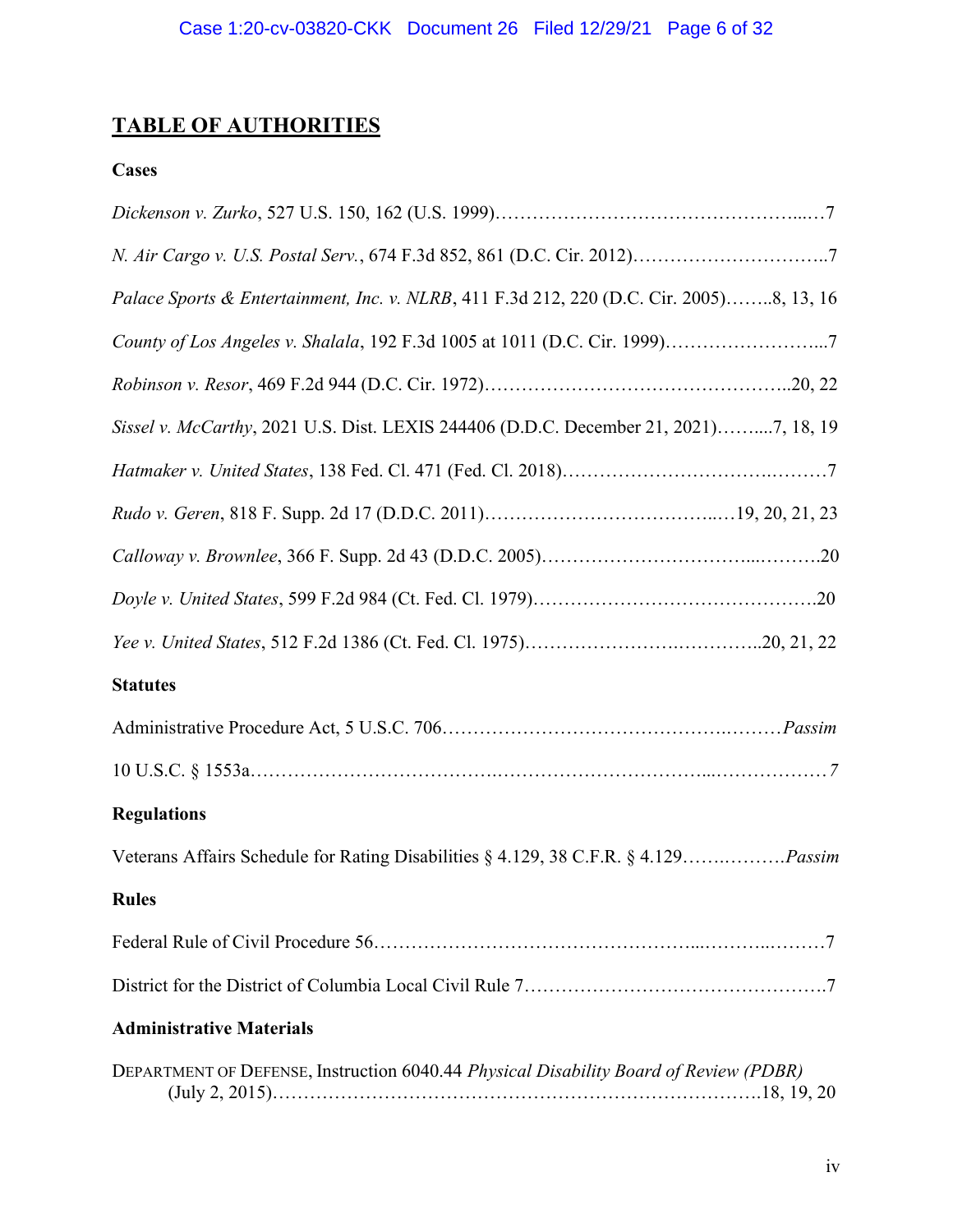## Case 1:20-cv-03820-CKK Document 26 Filed 12/29/21 Page 7 of 32

ARMY MEDICAL COMMAND, Policy Memo 12-035, Policy Guidance on the Assessment and Treatment of Post-Traumatic Stress Disorder (April 10, 2012)……………..14, 15, 22, 23

| SUBSTANCE ABUSE AND MENTAL HEALTH SERVICES ADMINISTRATION (SAMHSA), Substance |  |
|-------------------------------------------------------------------------------|--|
|                                                                               |  |

## **Publications**

| AMERICAN PSYCHIATRIC ASSOCIATION, Diagnostic and Statistical Manual of Mental Disorders |  |
|-----------------------------------------------------------------------------------------|--|
|                                                                                         |  |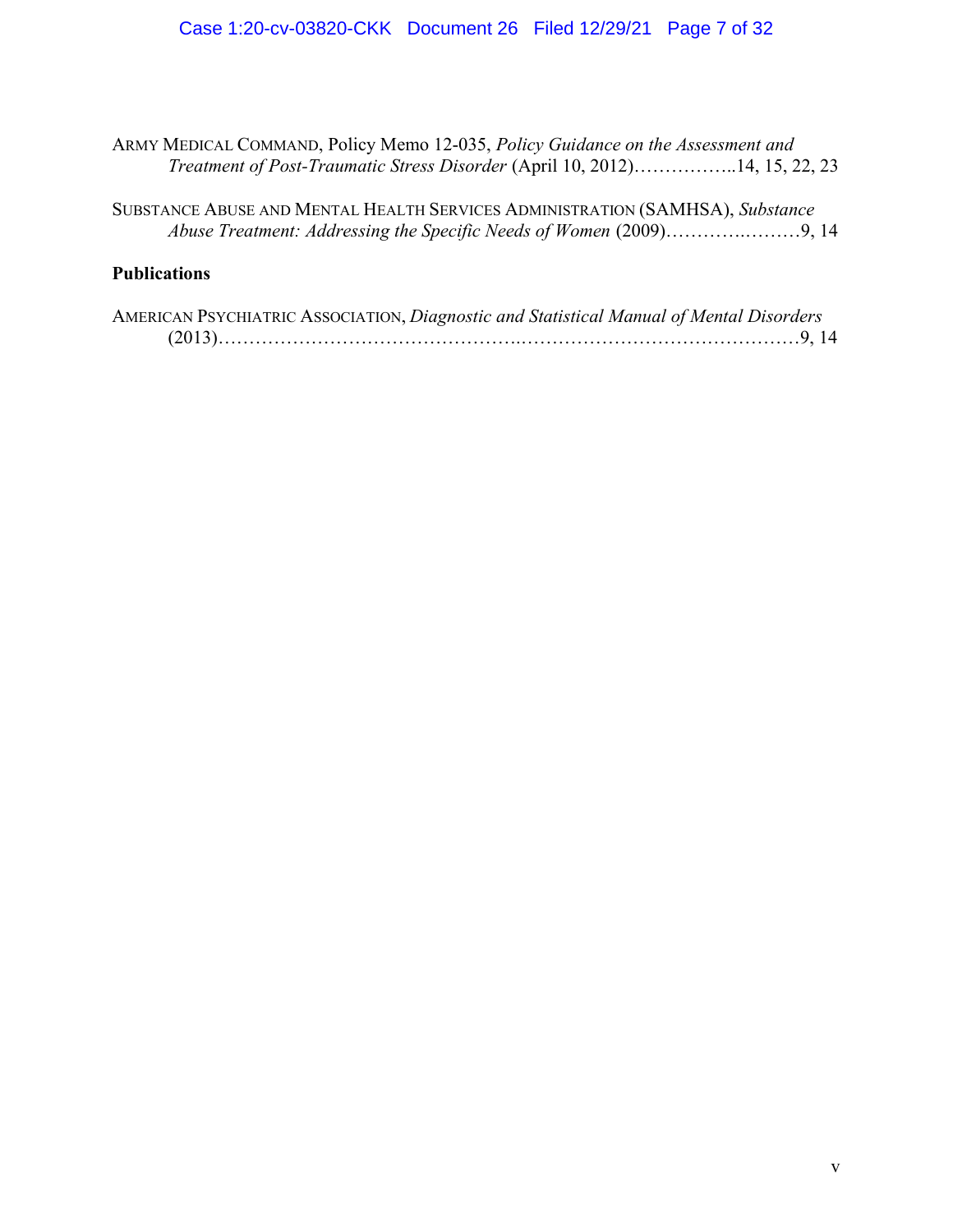## **INTRODUCTION**

 For the ease of all the parties, all citations will be to the certified administrative record ("AR") and will use the pagination of the record.

 Plaintiff was a Petty Officer First Class in the Navy. He served as an in-flight technician and sensor operator on a Lockheed EP-3, a signals reconnaissance aircraft. From 2004 to 2007 he was assigned to VPU-2 squadron, which was one of two Navy covert Special Projects Squadrons, which were tasked by the Joint Chiefs of Staff, the U.S. Pacific Fleet, and the Joint Special Operations Command to conduct global high priority missions for reconnaissance, surveillance, and target acquisition.

 From 2004 to 2007 Plaintiff would serve as a sensor operator in over 120 combat missions. Over the course of these missions, he helped participate in the coordination of many airstrikes and then had to assess the casualties which resulted from the strikes. One particular mission, dated May 26, 2006, would cause him lasting mental wounds. On May 26, 2006, Plaintiff coordinated a strike in Afghanistan which killed 180 enemy combatants. He assessed the battlefield through his sensor tools, called in A-10 Warthogs to engage in the strike, directed and coordinated the A-10's against the enemy combatants, and watched the strike unfold as the A-10's made their passes. Not only did he witness the strike as it happened, but he also reviewed the footage and had to count the dead, one by one, while assessing the aftermath. This was but the first day of a week where he would participate in the killing of 360 enemy combatants.

 When he returned from deployment in July of 2006, he could clearly tell that something was wrong. His personality shifted and he began experiencing significant problems with anger. Intrusive thoughts and nightmares related to the May 26, 2006, airstrike would force their way into his head. He reported some of these issues during his post-deployment interview, dated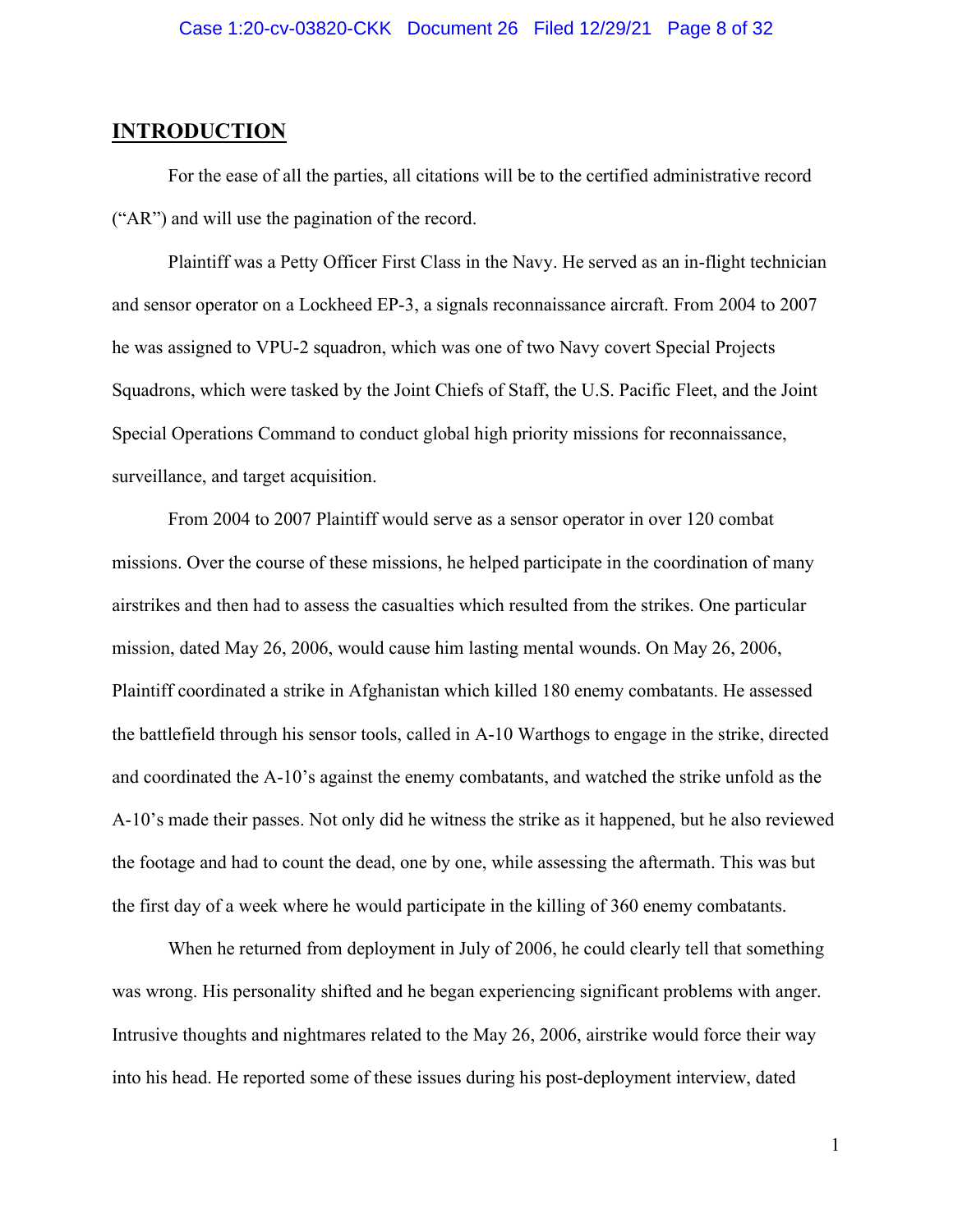### Case 1:20-cv-03820-CKK Document 26 Filed 12/29/21 Page 9 of 32

September 11, 2006. At the urging of his then girlfriend, later wife, he reported his condition to his flight surgeon, who referred him to a Navy medical facility for a diagnosis on September 22, 2006. He was diagnosed with acute PTSD and began undergoing intensive therapy and treatment. He would be grounded as unfit for flight duties in January of 2007, and finally was separated from the Navy on the grounds of disability in August of 2008.

 Yet, his long and honorable service, and the mental wounds he suffered as a result of it, would be denigrated by the personnel of the very armed forces he had so honorably served. During his physical examination board, the board determined that he was disabled due to depression, with his PTSD only being an unclassified related injury. They determined that his depression was due to a moral failing and his growing difficulties rationalizing his actions during his service, not the severe mental trauma he experienced. One particularly reprehensible line officer, in his minority opinion, derided what Plaintiff had experienced as being unrelated to "real combat" and stated that Plaintiff wasn't truly disabled. He was thus separated, with an honorable characterization, with a 10% disability rating, insufficient for a disability retirement.

 When Plaintiff appealed this decision in 2016 to the Physical Disability Board of Review ("PDBR") the PDBR adopted the PEB's denigration of Plaintiff's injuries, in their November 21, 2017, decision, PD 2016-00401.They refused to give his PTSD an independent disability rating on the grounds that he lacked a documented highly stressful event. In addition, they also implicitly stated that they did not believe he even had PTSD, using the then long out of date criteria of the DSM-4. Finally, the PDBR also completely refused to address the issue raised to them by the Plaintiff of the impact of the stigmatization of PTSD by the armed services at the time on Plaintiff's self-reporting of his own condition.

2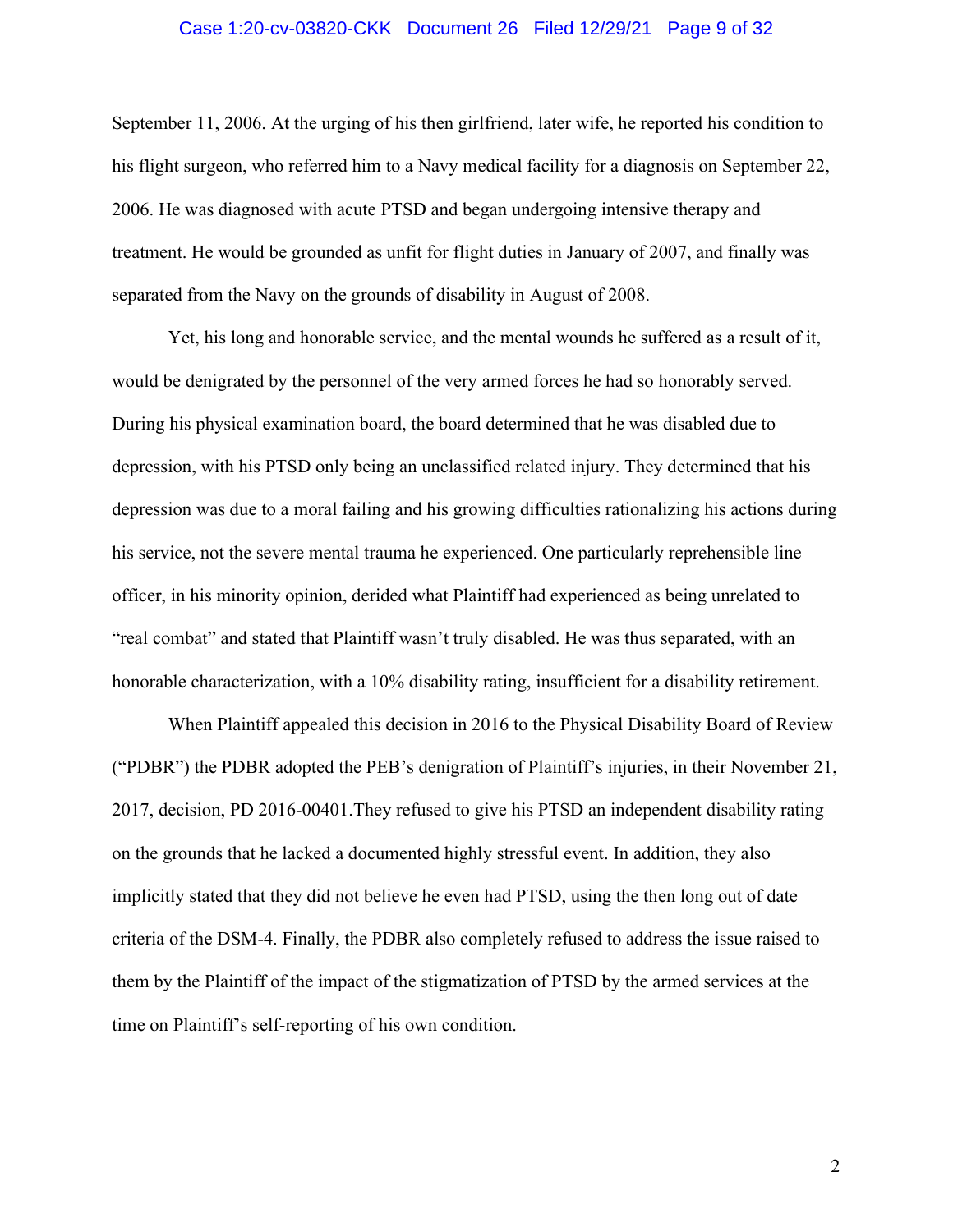#### Case 1:20-cv-03820-CKK Document 26 Filed 12/29/21 Page 10 of 32

 Plaintiff filed his complaint to set aside PD 2016-00401 as unlawful under the Administrative Procedure Act ("A.P.A.") in 2020. He filed his amended complaint on March 8, 2021. The Court requested a briefing schedule from the parties, and, pursuant to this schedule, he now moves this Court for summary judgment on his behalf. He requests that the Court find that the PDBR's finding that his condition was not related to a highly stressful event be set aside as unsupported by substantial evidence. A reasonable mind would be clearly compelled by the record to find that participating in, witnessing, and then later reviewing the aftermath of, in minute detail, an air strike which ended 180 human lives was a highly stressful event ("HSE"). On these grounds, he also requests that the Court find that the PDBR's refusal to apply the V.A. Standard Rating of Disabilities § 4.129 ("VASRD § 4.129" or "38 C.F.R. § 4.129") to him was contrary to the law, as it is uncontested that his mental condition was severe enough to result in his separation from the military, and the record compels a finding that it resulted from a highly stressful event. This would require assessing his disability on separation at a minimum of 50%, qualifying him for a disability retirement.

 In addition, he also requests that PD 2016-00401 be set aside as unlawful under the A.P.A. as arbitrary due to the PDBR's failure to give proper consideration to his January 2009, VA rating, as required by binding Department of Defense Instruction. In addition, he also requests that it be set aside as arbitrary due to the PDBR's failure to address his substantive argument as to the impact of the stigmatization of PTSD in the military at the time on how his disability was assessed. He also requests that this Court find that he has not waived consideration of the issue of how this stigmatization impacted his own self-reporting of his condition. Finally, he notes to this Court that he maintains his request that he be awarded attorney's fees and expenses and will file a request should he prevail on remand.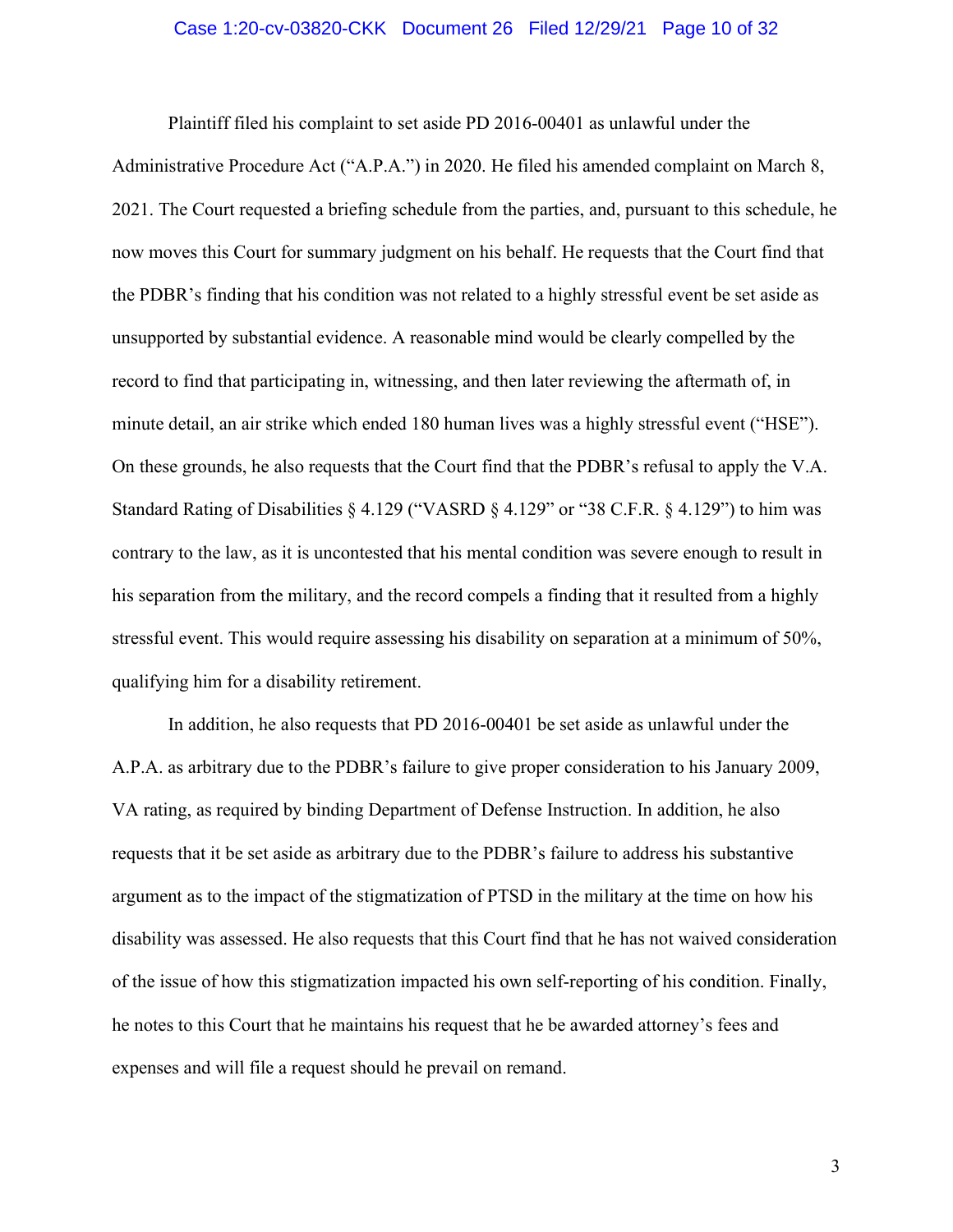### STATEMENT OF THE FACTS

Plaintiff was a petty officer, first class, in Squadron VPU-2. AR at 659 (Evaluation Report and Counseling Record for period November 16, 2005, to November 15, 2006). He served as an in-flight technician and sensor operator on a Lockheed Ep-3, surveilling battle zones, coordinating and directing airstrikes, and then assessing the aftermath of the strikes. Id. at 659-60. By January of 2006 he had already earned three Air Medals and flown 57 combat missions between February of 2005 and January of 2006. AR 1292, 1360-1 (First, Second, and Third Air Medals and Descriptions). By the end of 2006, he would have flown 119 combat missions. Answer to the Amended Complaint at ¶7. On May 26, 2006, he helped coordinate a series of airstrikes which killed 180 enemy combatants. See, e.g. AR at 96 (Health Record dated September 22, 2006); see also AR at 588 (Compensation and Pension Exam Report dated November 12, 2008). This involved directing the strike aircraft on their repeated passes over the target zone. When the strikes were done, he also had to review the battlefield through the powerful optics of the aircraft in order to assess the aftermath and count the casualties. When he returned from deployment, he began reporting that he was suffering from changes in mood and personality, was becoming significantly more aggressive, was hypervigilant, and was having difficulty concentrating and dealing with intrusive nightmares. *Id*. These had also been reported on his September 11, 2006, post-deployment health evaluation. AR at 516-19. On September 22, 2006, on the prompting of his then girlfriend, later wife, he reported to a Navy medical facility after discussing his difficulties with his flight surgeon. AR at 96. He stated that he did not want to become a liability for his unit, but he was also trying to make sense of what has happening to him. Id. During this initial visit, and at all times afterward, he specifically linked his condition to what he had participated in and witnessed on May 26, 2006. See id.; see also AR at 81 (Health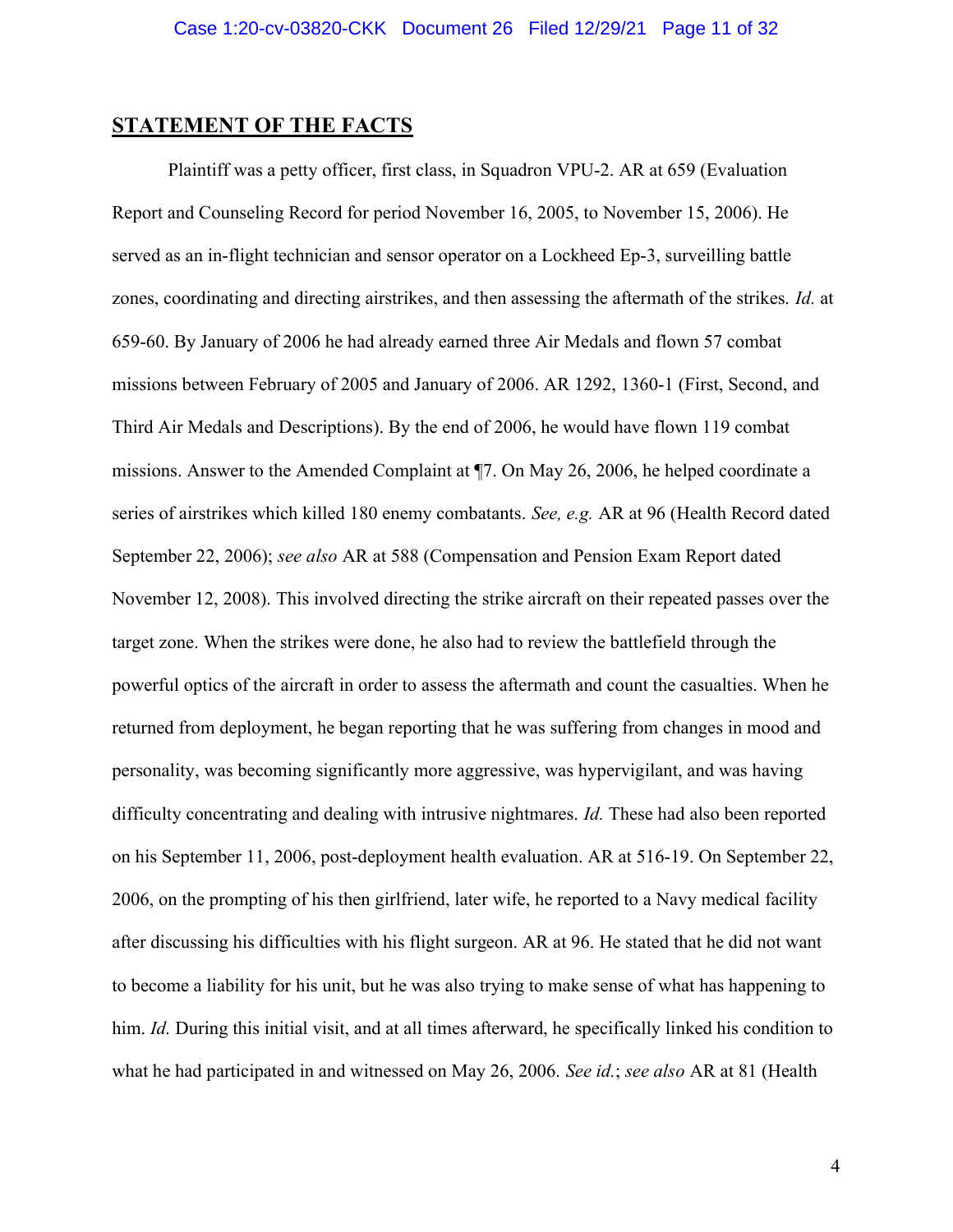#### Case 1:20-cv-03820-CKK Document 26 Filed 12/29/21 Page 12 of 32

Record dated December 1, 2006). He was diagnosed with acute PTSD and began intensive treatment and counseling. Id. This included exposure therapy to "kill-cam" footage. AR at 77 (Health Record dated December 15, 2006). In January of 2007, he was determined to no longer physically qualified for flight duty due to prolonged PTSD which was now considered permanent. AR at 76 (Direction of Commanding Officer, Naval Operational Medicine Institute, dated January 16, 2007). He was reassigned to the Calibration and Precision Measuring Equipment Laboratory, where he worked as a supervisor overseeing teams maintaining high precision avionics sensors, earning high reviews for his service. AR at 1350-1 (Evaluation Report for the period dated March 24, 2007, to November 15, 2007). He underwent a Medical Evaluation Board on April 8, 2008, which diagnosed him with the independent conditions of severe PTSD and a single episode of major depressive disorder. AR at 731-6 (MEB Report dated April 8, 2008). He then underwent a Physical Evaluation Board on May 12, 2008. AR at 39-40 (PEB Report dated May 12, 2008).

The PEB determined that he was suffering from major depressive disorder, granting him a 10% disability rating for it, but decided to subsume his PTSD into the major depressive disorder as only a related disorder, which resulted in no disability rating for it. Id. The PEB recommended his separation from active duty with severance, and he received an honorable characterization of his service. Id. However, the PEB found that he did not qualify for a medical retirement, as his disabilities were not rated above the 30% threshold. Id. Of the three officers on his PEB, the third would issue a derisive minority opinion, stating that Plaintiff had not seen any real combat, had never been directly involved in combat or directly threatened, and that he should not be separated because he was not suffering from PTSD, but was instead merely a conscientious objector. Id. at 40.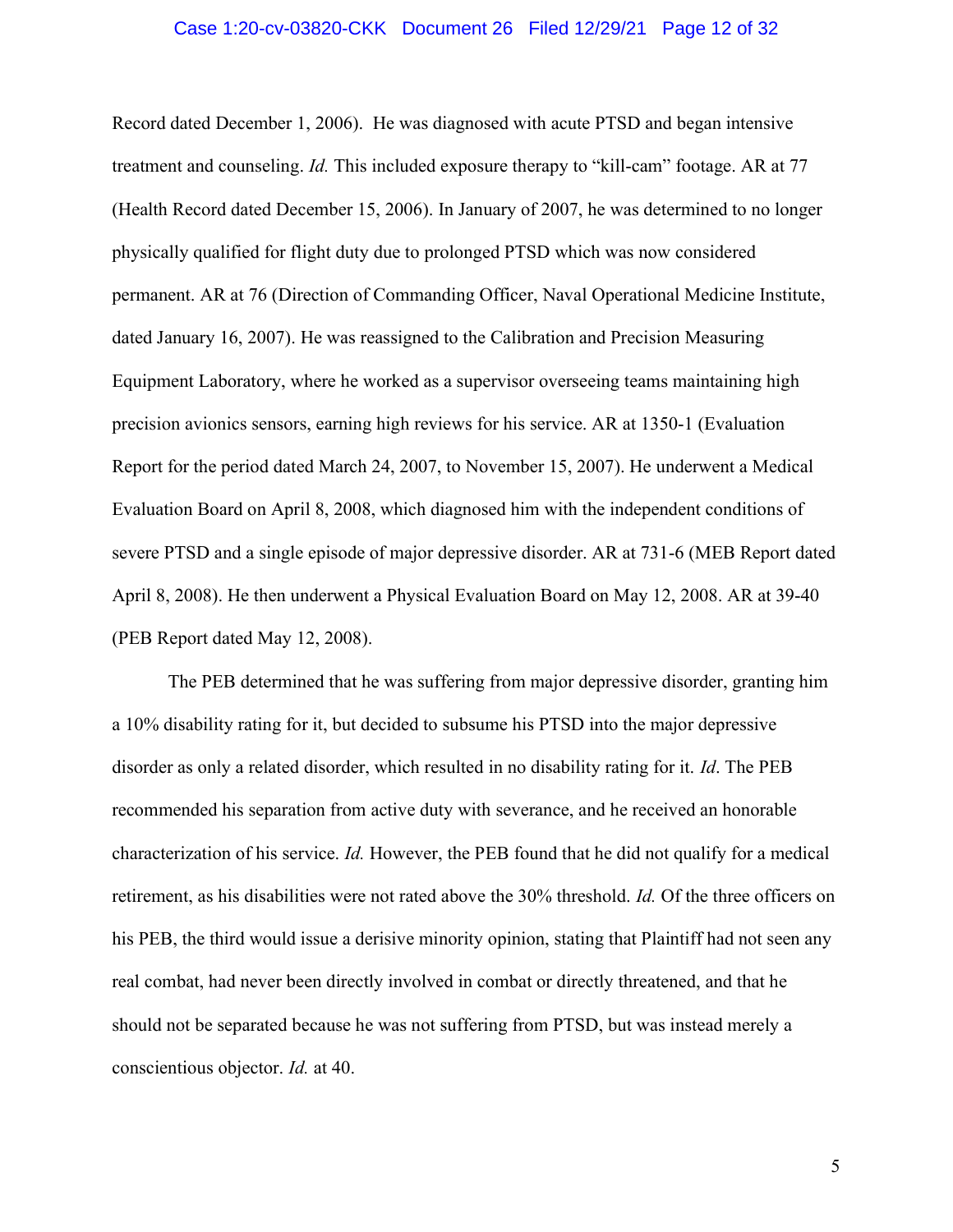#### Case 1:20-cv-03820-CKK Document 26 Filed 12/29/21 Page 13 of 32

He was separated from the Navy for a non-combat related disability, with severance pay and an honorable characterization, on August 17, 2008. AR at 1322 (DD 214 of Sean Nealy). He filed an application with the VA, resulting in a determination of 40% service-connected disability, with 30% for PTSD, 10% for lumbar spine strain, and 10% for tinnitus. AR at 550 (VA Rating Decision dated January 14, 2009). In November of 2008 he would report experiencing intense fear and horror, and also being subject to RPG attacks. AR at 588.

In March of 2016 he filed an appeal to the Physical Disability Board for Review ("PDBR") in order to request that his PTSD be an independently rated disability, instead of an unrated related condition to his major depressive disorder and that his separation reason be changed AR at 1, 12 (2016 Application of Sean Nealy to the PDBR). On November 21, 2017, the PDBR issued their decision, PD 2016-00401. AR 1368-70. In the decision the PDBR first held that Plaintiff was not eligible for VASRD § 4.129, which mandated a minimum rating of 50% for mental disorders which were severe enough to result in separation for the military and which were related to highly stressful events. *Id.* at 1369. The PDBR based this holding on their finding that Plaintiff lacked a documented highly stressful event, had not stated that he had felt intense fear or horror, had not engaged in direct combat, and had not felt that his life was in danger. Id. In addition, the PDBR found that Plaintiff's symptoms were consistent with a rating of 10% for mental disorders under VASRD § 4.130. Id. at 1370. For these reasons, the PDBR denied Plaintiff's application. Id.

Plaintiff filed his complaint on December 27, 2020. He filed his amended complaint on March 8, 2021. In his complaint he requested that PD 2016-00401 be set aside under the Administrative Procedure Act, that the matter be remanded for further consideration by the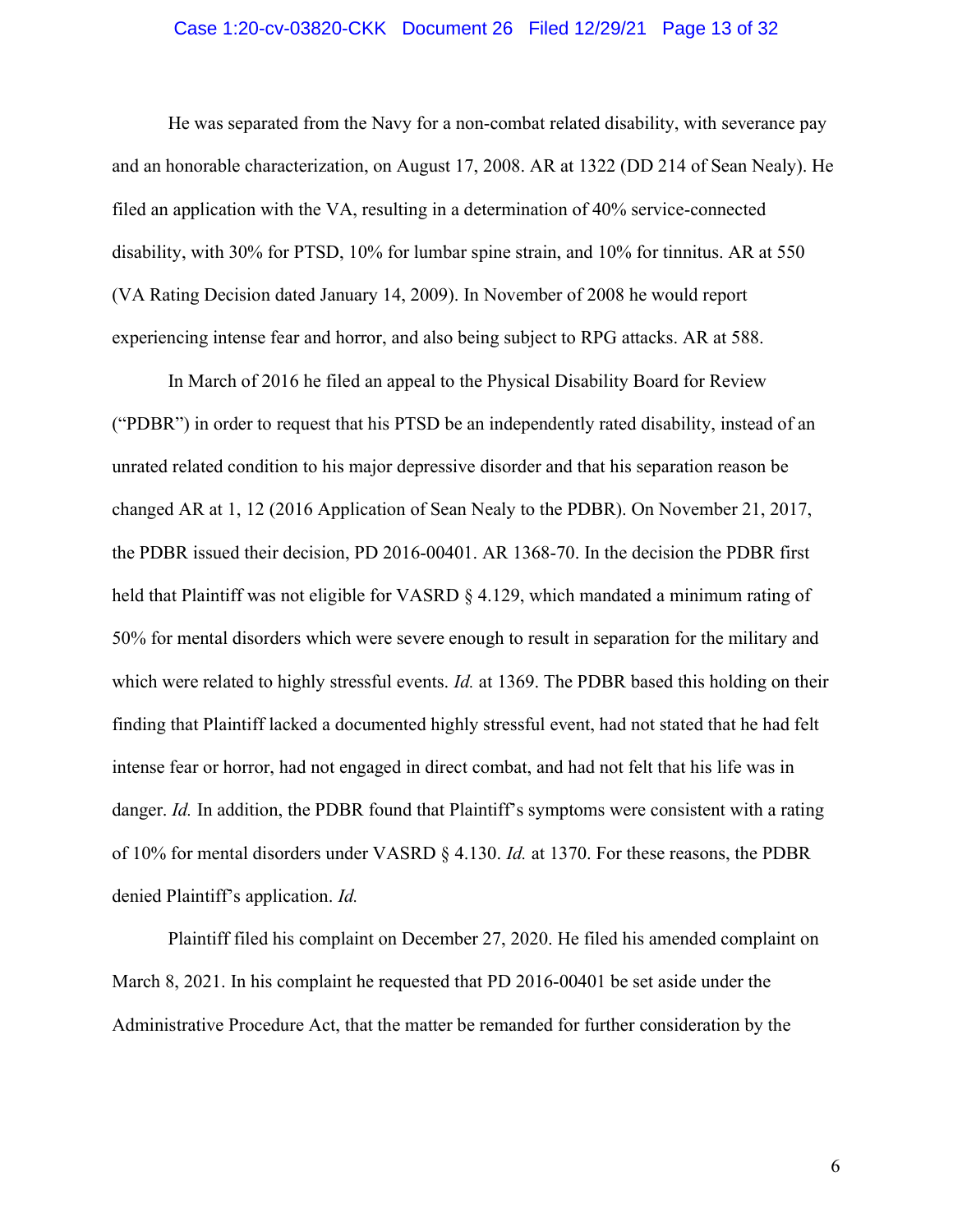PDBR, pursuant to the Court's order, and that he be awarded attorney's fees and expenses. On September 27, 2021, the Court set the briefing schedule for this matter.

## STANDARD OF REVIEW

Summary judgment is appropriate when the pleadings and evidence show "there is no genuine dispute as to any material fact and [the] movant is entitled to judgment as a matter of law." Fed. R. Civ. P. 56(c). As judicial review for agency actions is based solely on the administrative record, the issue of undisputed/disputed material fact is not relevant to summary judgment motions in such matters. D.C. LCvR 7(h)(2). When a court reviewing an agency action determines that the agency action was unlawful, the matter must be remanded for further proceedings in line with the court's holding. See N. Air Cargo v. U.S. Postal Serv., 674 F.3d 852, 861 (D.C. Cir. 2012); see also County of Los Angeles v. Shalala, 192 F.3d 1005 at 1011 (D.C. Cir. 1999). Decisions by the PDBR reviewed under the heightened "substantial evidence" standard under 5 U.S.C. § 706(2)(E), along with the arbitrary and capricious, or otherwise not in accordance with law, standard under  $\S 706(2)$ (A). This is because PDBR decisions, as established by its governing statute, 10 U.S.C. § 1553a, are reviewed on the record of an agency hearing provided by statute, meaning they qualify for  $\S 706(2)(A)$ . See Sissel v. McCarthy, 2021 U.S. Dist. LEXIS 244406 at \*21-2 (D.D.C. December 22, 2021) (reviewing PDBR decision under the substantial evidence standard, given that it was an agency action based on a recordbased factual conclusion); see also Hatmaker v. United States, 138 Fed. Cl. 471, 478 (Fed. Cl. 2018) ("The court's role here is to review the PDBR's decision under the 'substantial evidence' standard.") The "substantial evidence" standard of review requires that a reasonable mind could find adequate evidence within the evidentiary record to support the particular conclusion reached by the agency. See Dickenson v. Zurko, 527 U.S. 150, 162 (U.S. 1999). Or, to place it from the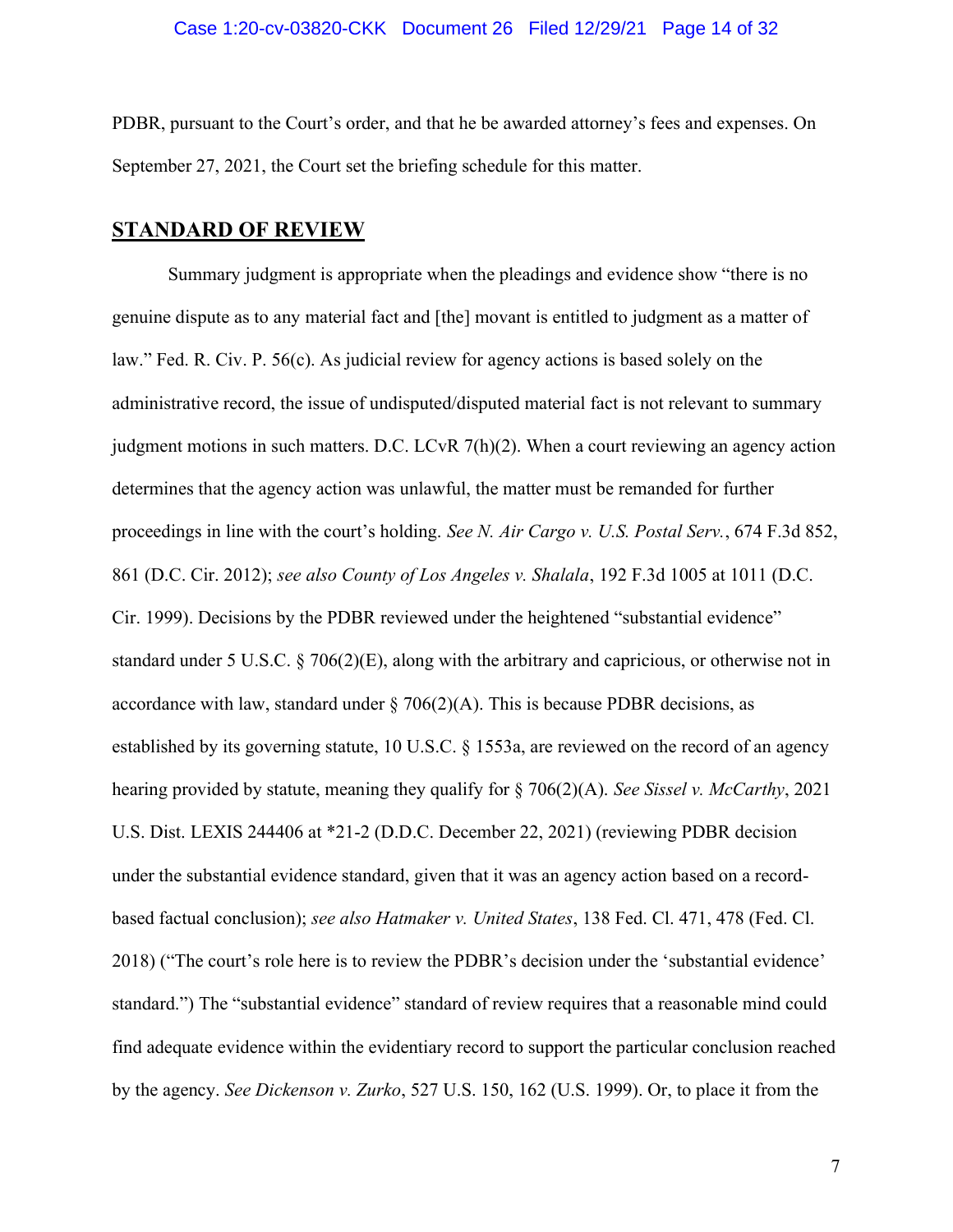opposite perspective, an administrative decision must be set aside when the evidentiary record would compel a reasonable mind to arrive at a contrary conclusion. See, e.g., Palace Sports  $\&$ Entertainment, Inc. v. NLRB, 411 F.3d 212, 220 (D.C. Cir. 2005).

## ARGUMENT

## I. The PDBR's failure to apply VASRD § 4.129 was a legal error because its finding that Plaintiff's PTSD because a reasonable mind would be compelled by the record to find that coordinating, and then witnessing, in minute detail, airstrikes that killed 180 enemy combatants, was a highly stressful event.

A decision must be set aside under the Administrative Procedure Act, 5 U.S.C. §

 $706(2)$ (A) when it is contrary to the law. VASRD  $\S$  4.129 requires that a mental disorder, which results from a highly stressful event ("HSE"), and is severe enough to result in a service member's separation from the military, mandates a finding by a rating agency (including the PDBR) as at least 50% disabling. 38 C.F.R. § 4.129. This is determinative because the criteria for a disability retirement are that the service member must be found unfit for duty and have disabilities rated at least 30% disabling pursuant to the VASRD. The PDBR, in PD 2016-00401, refused to apply VASRD § 4.129 for several reasons. AR at 1369. The first is that the PDBR found that Plaintiff lacked a documented highly stressful event. Id. The second is that, though not explicitly stated, the PDBR found that Plaintiff did not merit a separate rating for his PTSD on the grounds that he did not meet the criteria PTSD, as he had not stated that he had felt intense fear or horror, and also had not stated ever having felt that his life was in danger. See id.

The PDBR's finding that Plaintiff lacked a documented HSE must be set aside under the Administrative Procedure Act, 5 U.S.C. § 706(2)(E) as unsupported by substantial evidence. A reasonable mind would be clearly compelled by the record to find that participating in the coordination of, witnessing, and then assessing the aftermath of, all in minute detail, air strikes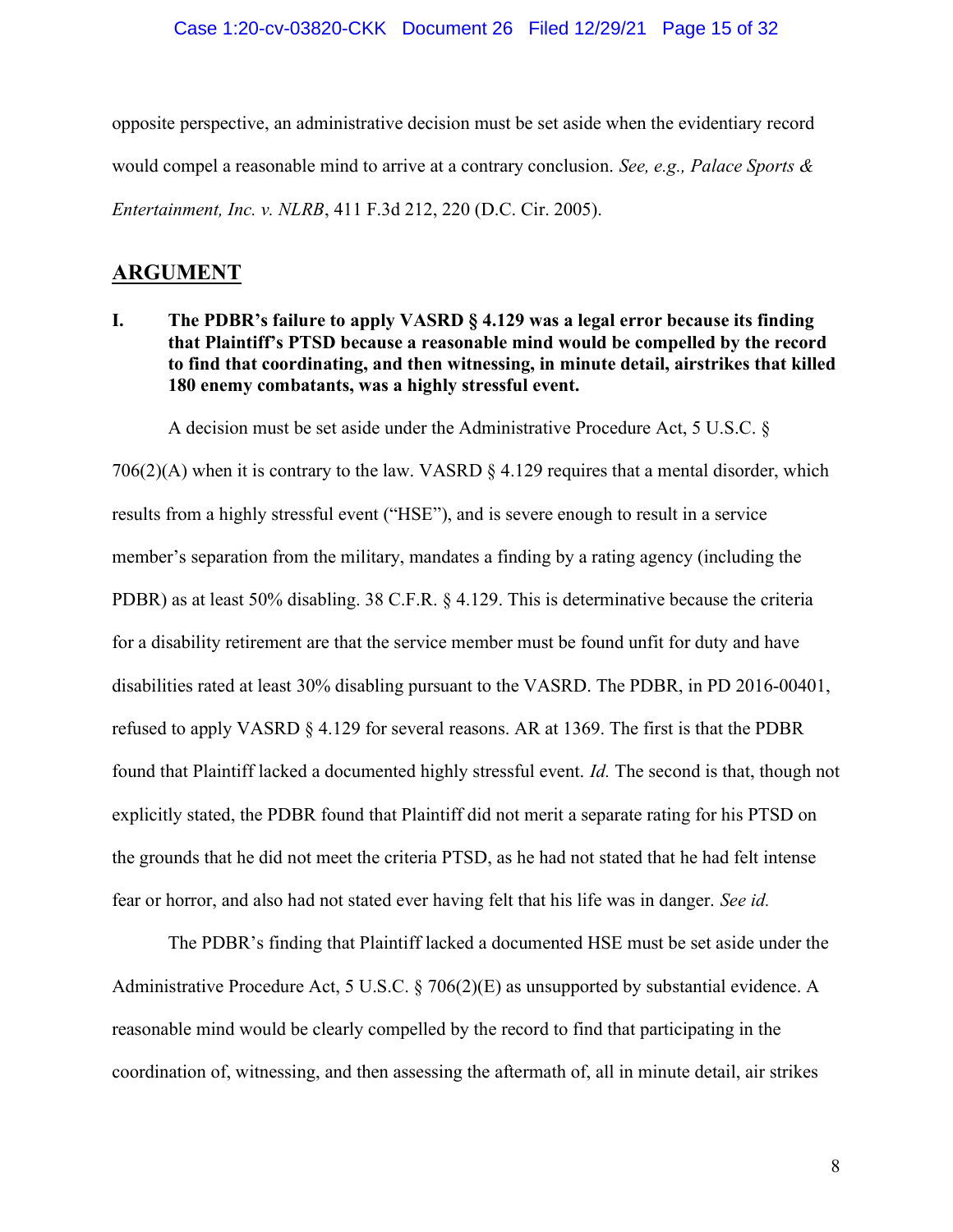#### Case 1:20-cv-03820-CKK Document 26 Filed 12/29/21 Page 16 of 32

which ended 180 human lives, even if enemy combatants, was a highly stressful event. See AR at 96, 588. In addition, the PDBR's other findings must be set aside as material errors of fact.

First, the PDBR made a blatant error in finding that Plaintiff had never expressed feeling intense fear or horror. See AR at 1369; compare AR at 588. Second, the PDBR tacitly judged Plaintiff's PTSD under the criteria of the DSM-4, which was not only 23 years old at the time of their judgment, but also four years out of date. See AR at 1369; compare SUBSTANCE ABUSE AND MENTAL HEALTH SERVICES ADMINISTRATION (SAMHSA), Substance Abuse Treatment: Addressing the Specific Needs of Women (2009) at Appendix E: DSM-IV-TR Criteria for Posttraumatic Stress Disorder (A)(2). The requirement of stating intense fear or horror was dropped in the DSM-5, published in 2013, in large part thanks to the military's growing understanding of the impact of PTSD and the need to modernize the conception of those mental wounds. AMERICAN PSYCHIATRIC ASSOCIATION, Diagnostic and Statistical Manual of Mental Disorders (2013) at 271-272.

Third, the PDBR not only applied a long out of date criteria, it applied the criteria incorrectly, by finding that Plaintiff had to express that he had felt that his own life was in danger. See AR at 1369. The DSM-4's criteria for PTSD including witnessing the killing or serious injuring of others. Substance Abuse Treatment at Exhibit E. Fourth, the PDBR also made a material error in adopting the reprehensible reasoning of the PEB's minority opinion, which found that Plaintiff's condition was not directly related to combat and that Plaintiff had never stated that he had felt his life was in danger. See AR at 1369; compare AR at 40 (PEB Minority Opinion). Plaintiff's PTSD was directly related to his actions coordinating airstrikes and reviewing the aftermath of the mass death he had helped cause. See AR at 96, 588. This was clearly directly related to combat. Fifth, during his diagnosis by the VA, Plaintiff had also clearly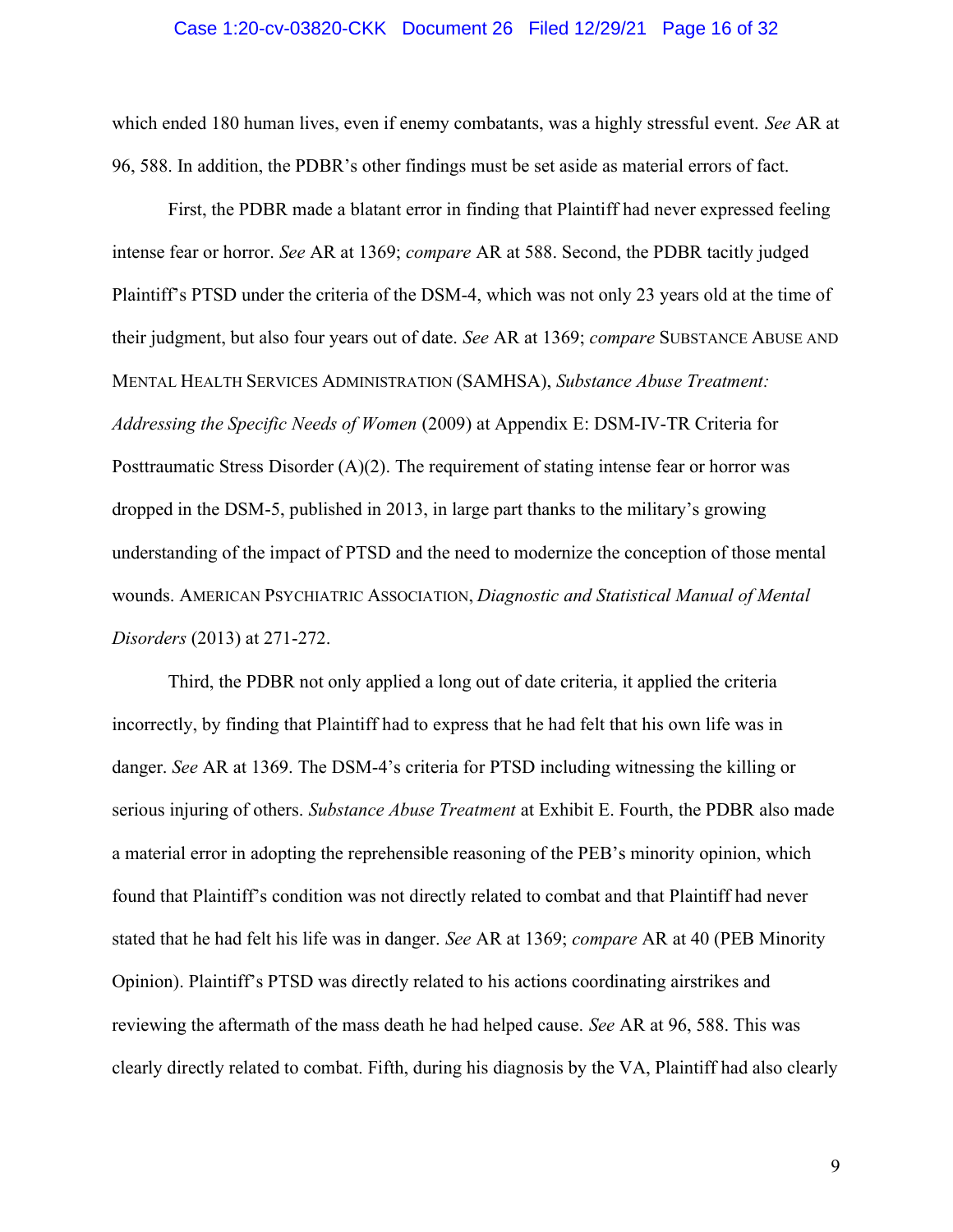### Case 1:20-cv-03820-CKK Document 26 Filed 12/29/21 Page 17 of 32

mentioned coming under rocket-propelled grenade ("RPG") fire, which clearly showed that he had felt his life was in danger. See AR at 588.

Given that the record compelled a reasonable mind to find that Plaintiff suffered from an HSE, and that it is uncontested that Plaintiff's condition clearly resulted from this HSE, and that his condition was severe enough to result in his separation from the military, the PDBR's decision to refuse to apply VASRD § 4.129 to his matter was thus contrary to law. See 5 U.S.C.  $\S 706(2)$ (A), (F); see 38 C.F.R.  $\S 4.129$ . As such, the PD 2016-00401 must be set aside under the A.P.A. as unlawful, not only as not supported by substantial evidence, but also as contrary to  $law. Id.$ 

A. The PDBR's finding that Plaintiff's PTSD was not linked to a highly stressful event was unsupported by substantial evidence because the evidentiary record would compel a reasonable mind to find that the witnessing of, and participation in, the killing of 180 enemy combatants was a highly stressful event.

The PDBR's decision to refuse to apply VASRD  $\S$  4.129 was primarily founded on its finding that Plaintiff's PTSD was not linked to a documented HSE. AR at 1369 ("After prolonged deliberations, the panel concluded in the absence of a documented highly stressful event there is insufficient evidence to support the application of § 4.129"). The PDBR's decision to not apply VASRD § 4.129 was supported by their material factual error of applying the criteria of the DSM-4 for PTSD, instead of the DS-5. See id. Not only that, but they also managed to incorrectly apply the DSM-4. See id. In addition, their adoption of the derisive PEB minority opinion finding that Plaintiff's condition was unrelated to combat was unsupported by substantial evidence, and their finding that Plaintiff had never stated that he felt his life had been threatened was a material error of fact. See id.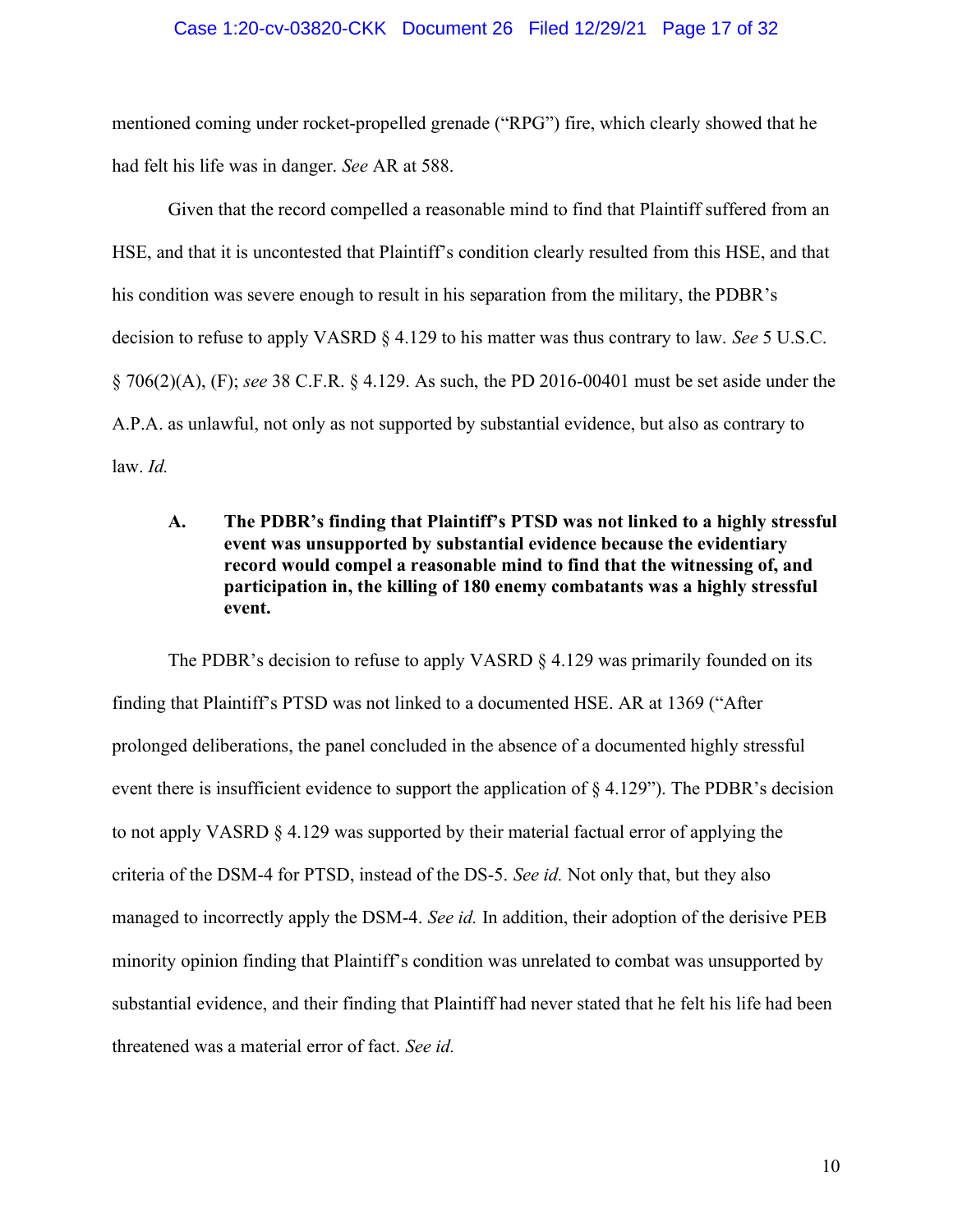i. A reasonable mind would be compelled to find that participating in the coordination of, witnessing, and counting the aftermath of, the killing of 180 human beings, even if enemy combatants, would be a highly stressful event.

It is an undisputed material fact that, from the start, Plaintiff reported to his treating physicians that his conditions were linked to the incident dated May 26, 2006, where he participated in and witnessed the killing of 180 enemy combatants. AR 81, 96, 588. He had already highlighted his mental struggles during his post-deployment interview on September 11, 2006. AR at 516-9. Upon the request of his then girlfriend, now wife, he fully reported his symptoms to his flight surgeon, who referred him to military medical personnel, with the first visit occurring on September 22, 2006. AR at 96. During this initial visit, he specifically stated that his mental condition derived from the May 26, 2006, incident. Id. However, he also noted that he did not want to become a burden on his unit, and was just seeking to understand what was happening to him. Id. He was diagnosed with acute PTSD during that visit, with treatment beginning immediately. Id. On October 20, 2006, during a medical visit, he reported that "he had seen more than he could handle." AR 93. Part of his PTSD therapy involved exposure therapy on December 15, 2006, to "kill cam" footage of airstrikes in order to address the source of his PTSD. AR 77. It is important to stress to the Court that this is *but one* of the many airstrikes that Plaintiff helped both to coordinate, and then witnessed in minute detail, as an in-flight technician. AR at 1360-1. From October 2005 to January 2006, he would be awarded his 2<sup>nd</sup> and  $3<sup>rd</sup>$  Air Medal for participating in no less than 57 combat missions. *Id*. By the end of his tenure as an in-flight technician, he had flown 119 combat missions. Answer to the Amended Complaint at ¶7. Needless to say, Plaintiff's clear and consistent highlighting of the May 26, 2006, airstrikes in all of his medical visits is clear documentation of an event, especially given that the PDBR never showed any doubt that this incident occurred. AR at 1369.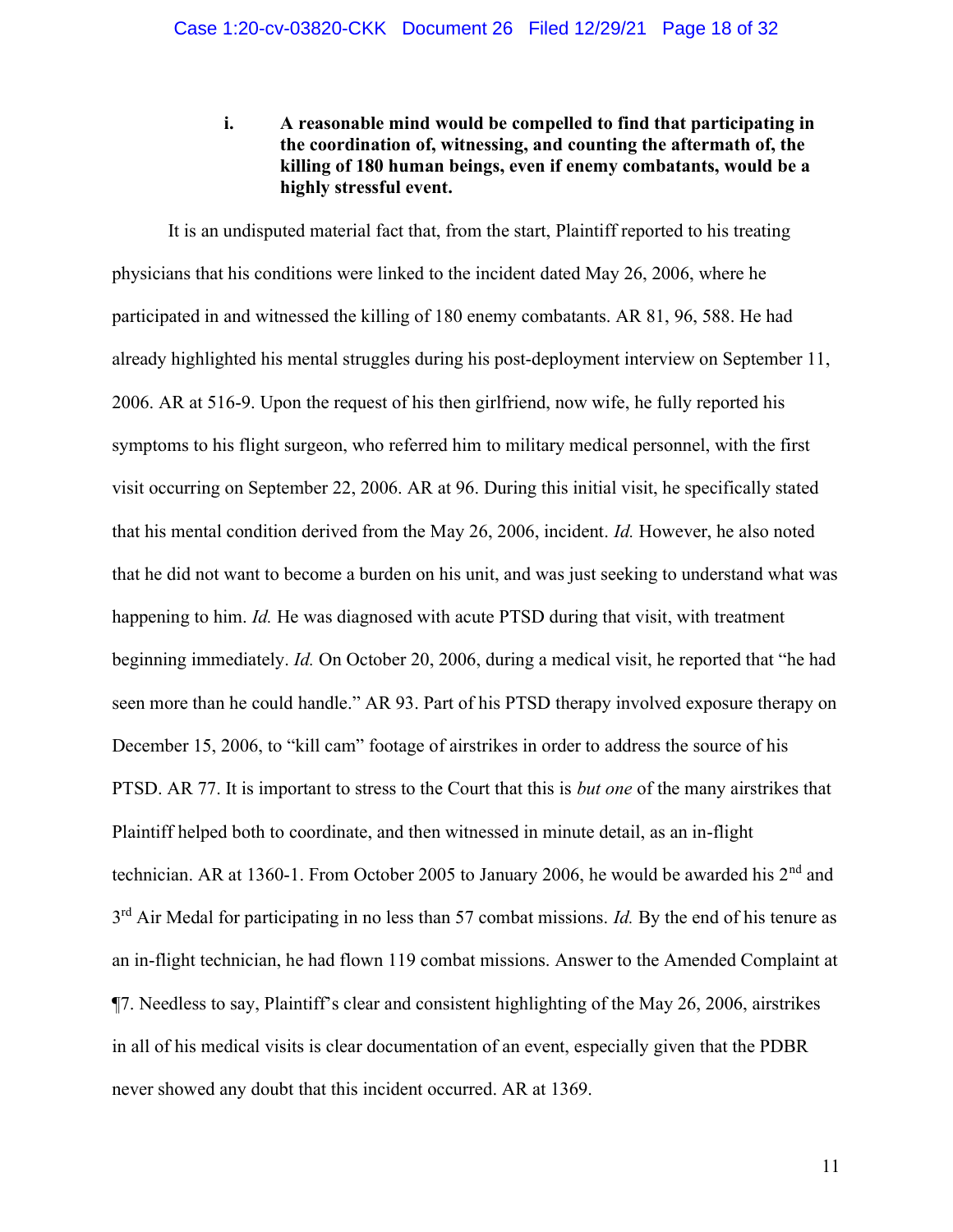### Case 1:20-cv-03820-CKK Document 26 Filed 12/29/21 Page 19 of 32

 The Court must consider what Plaintiff's role in this event meant. As an in-flight technician and sensor operator, Plaintiff was viewing the battlefield in minute detail in order to both coordinate airstrikes and then review and count the dead afterward. AR at 588. He could see the personal details of each combatant he was targeting, their faces, their beards, whether they wore glasses. AR 1241-2 (Complaint at ¶5). He could see their bodies as they were torn apart by the storm of steel and high explosives that rained down on them. Id. A storm that Plaintiff was personally guiding and coordinating. AR at 96, 588. He then had to review the corpses, mangled by fire that he had directed upon them, in order to assess and report the results of the air strike. Id.; see e.g. AR at 1439-40 (Health Record dated January 7, 2008) (noting combat exposure as a major vulnerability for Plaintiff and Plaintiff's major fears that return to flight duty would cause resurgence of PTSD symptoms due to imagery analysis required by his position).

 Consider what even a single killing would entail. The process of studying a living human being through incredibly powerful optics, even one who was an enemy combatant. He breathes, he moves, he talks to his comrades, he laughs. Plaintiff observed this. Plaintiff then called in strikes upon that human being. The enemy combatant is torn apart by the bombs, rockets, and high caliber gunfire of the A-10 Warthogs. He screams out in pain, he watches his comrades die alongside him, and his life ends, all seen through an incredibly powerful camera. And then Plaintiff must review the results of his actions, as he scrolls through and counts the mangled corpse. Or worse, he counts the still screaming man, wounded from his injuries, and writhing in incredible pain. Now multiply this by 180, all in a single day.

 This is obviously an incident which a reasonable mind would be compelled to find was highly stressful. In fact, it is incredibly hard to find how a reasonable mind would not find this to be incredibly stressful. In the space of a mere few hours, Plaintiff helped coordinate,

12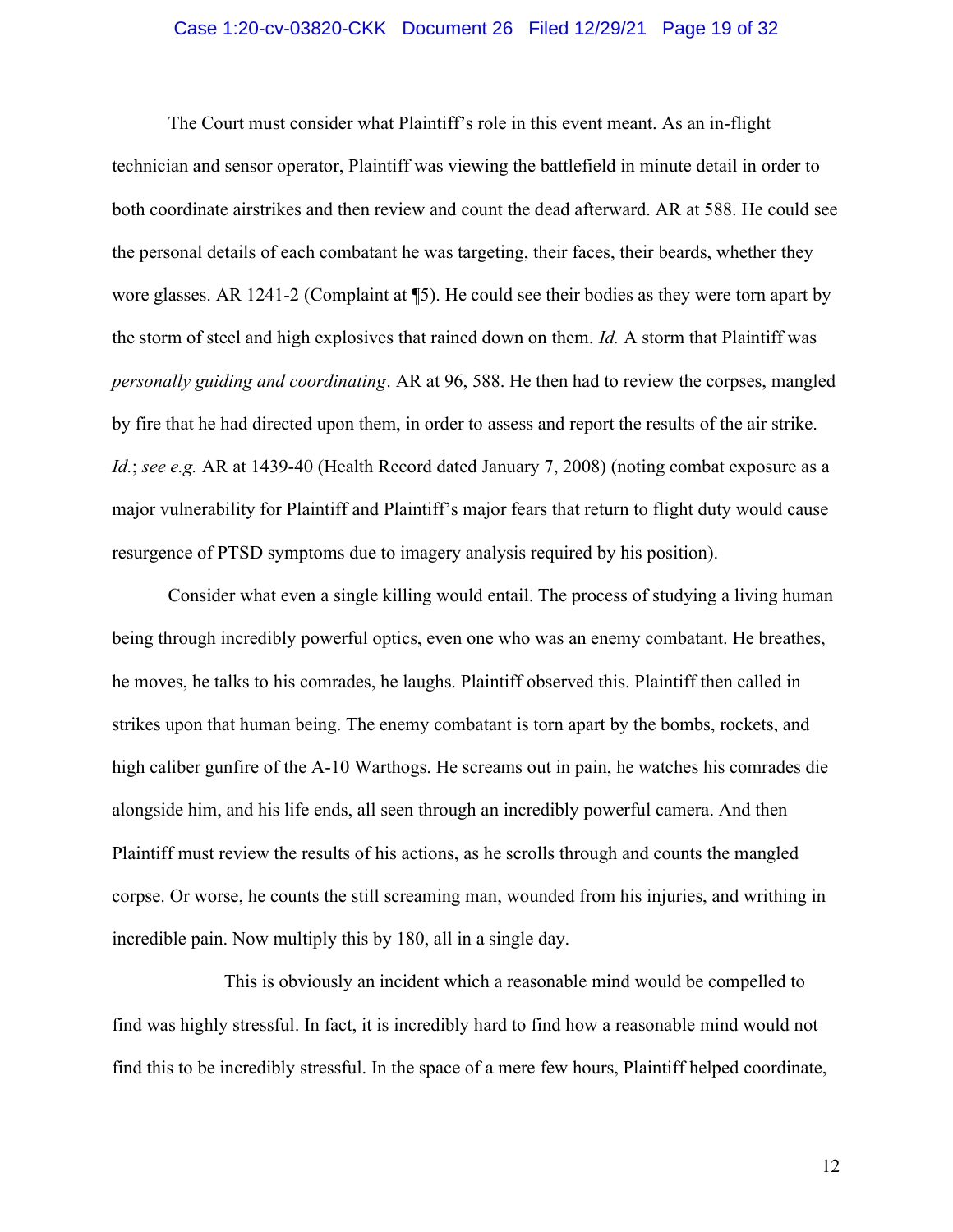### Case 1:20-cv-03820-CKK Document 26 Filed 12/29/21 Page 20 of 32

witnessed, and then counted the ending of 180 lives. Id. Such a massive weight, especially in such a heavy concentration, would place an incredible stress on any human being. The fact that Plaintiff, before his deployment to Afghanistan had even begun, had already completed 57 combat missions further increases the burden of his mental wound. AR at 1360-1. And yet, despite the record clearly compelling a finding that this was a highly stressful event, the PDBR instead followed in the disgraceful footsteps of the minority opinion of the PEB by finding that Plaintiff lacked a documented HSE. See AR at 1369; compare AR at 40. This renders their finding clearly unsupported by substantial evidence under the A.P.A. See 5 U.S.C. 706(2)(E); see Palace Sports, 411 F.3d at 220.

## ii. The PDBR made a material error of fact by finding that Plaintiff had never expressed having felt intense fear or horror, using the criteria for PTSD under the out-of-date DSM IV, instead of the DSM V. In addition, they also incorrectly applied the DSM IV.

A key finding underlying the PDBR's decision to refuse to apply VASRD § 4.129 was their finding that there was no evidence in the record of Plaintiff stating that he had ever felt that his life was in danger, or that he had felt intense fear or horror, which was an implicit doubting by the PDBR that Plaintiff had suffered from PTSD. See AR at 1369 ("there was no mention of the CI having felt his life was threatened or that he experienced intense fear or horror after witnessing a specific traumatic event"). First and foremost, this was a material error of fact given that Plaintiff, in his November 12, 2008, Compensation and Pension examination, clearly stated that he had felt intense fear or horror. AR at 588.

Secondly, this was a tacit application of the criteria of the out-of-date 1994 Diagnostic and Statistical Manual of Mental Disorder IV ("DSM-4"), and an equally tacit refusal to apply VASRD § 4.129 on the basis that Plaintiff did not meet the DSM-4's criteria for PTSD. The DSM-4 required for a finding of PTSD that a person who had been exposed to a traumatic event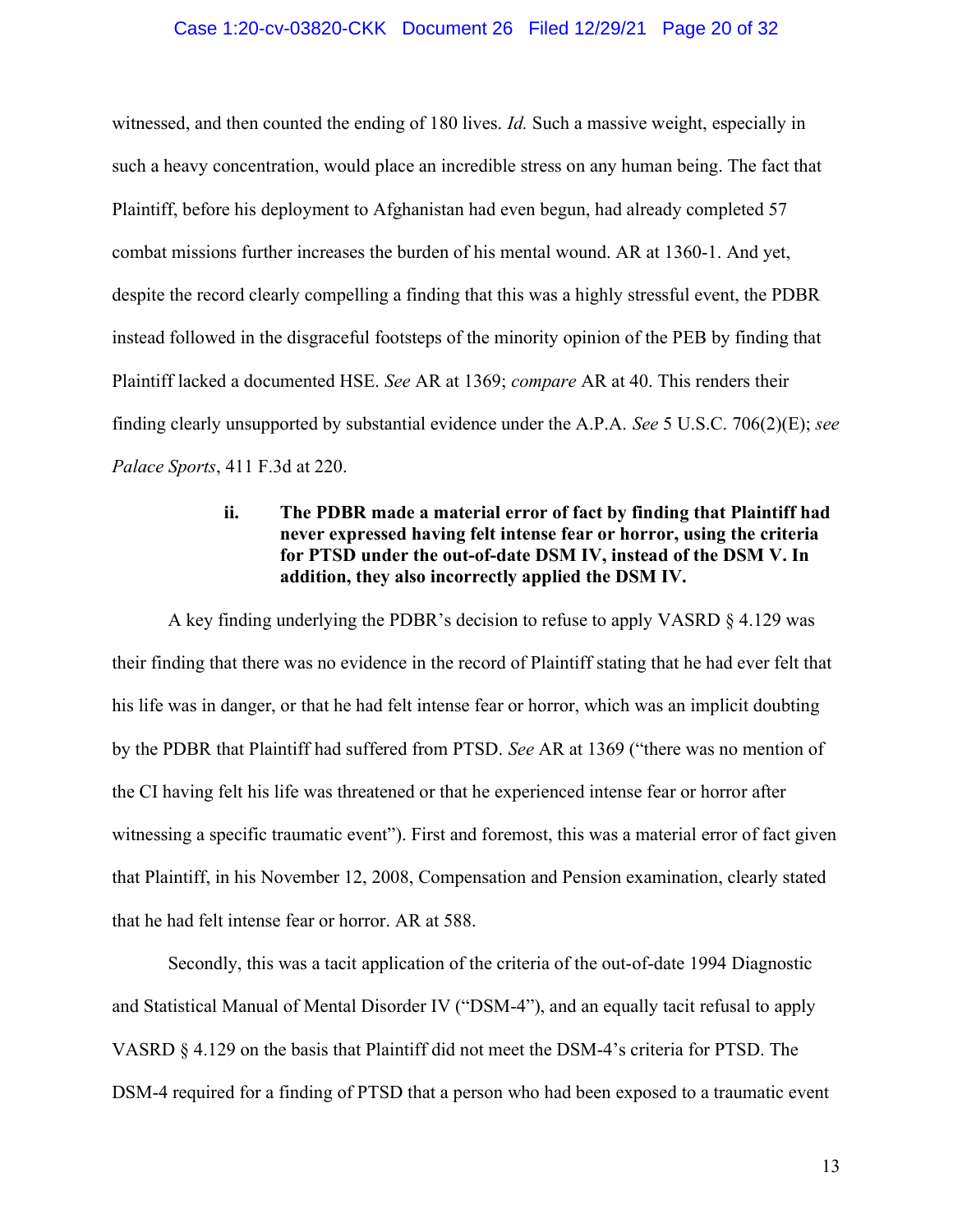### Case 1:20-cv-03820-CKK Document 26 Filed 12/29/21 Page 21 of 32

showed a response involving intense fear, helplessness, or horror. See Substance Abuse Treatment at Appendix E: DSM-IV-TR Criteria for Posttraumatic Stress Disorder (A)(2). This was the version of the DSM at the time that Plaintiff had been assessed in 2006, 2007, and 2008.

 Of particular note is that, not only was it an application of an out-of-date version of the DSM, but it was also an *incorrect* one. The PDBR was refusing to apply VASRD  $\S 4.129$  on the implicit basis that Plaintiff did not satisfy the criteria of the DSM-4 for PTSD because he had not stated that he had ever felt that his life was in danger. See AR at 1369. However, the DSM-4 criteria for PTSD did not just include the person themselves ever having felt that their life was in danger, as the person could also experience, witness, or be confronted by actual or threatened death, or serious injury to others. Substance Abuse Treatment at Appendix E: DSM-IV-TR Criteria for Posttraumatic Stress Disorder (A)(1).

However, even if correctly applied, the PDBR was still applying a long since out of date version of the DSM. Published in 2013, and easily available to the PDBR in 2017, the DSM-5, reflecting the rapid societal advances in the understanding of PTSD caused by the intense trauma of veterans of the Global War of Terror, dropped the requirement of intense fear or horror completely. AMERICAN PSYCHIATRIC ASSOCIATION, Diagnostic and Statistical Manual of Mental Disorders (2013) at 271-272. The new requirement was that the patient had been exposed to actual or threatened death, serious injury, or sexual violence, through:

- (1) Direct experience;
- (2) Witnessing it in person occurring to others;
- (3) Learning that it had occurred to a close family member or friend; or
- (4) Experiencing repeated or extreme exposure to aversive details of the traumatic event.

Id. It is telling that the Army, even before the DSM-5 was released, had already dropped in 2012 consideration of the criteria of  $(A)(2)$  in Army Medical Command Policy Memo 12-035, *Policy*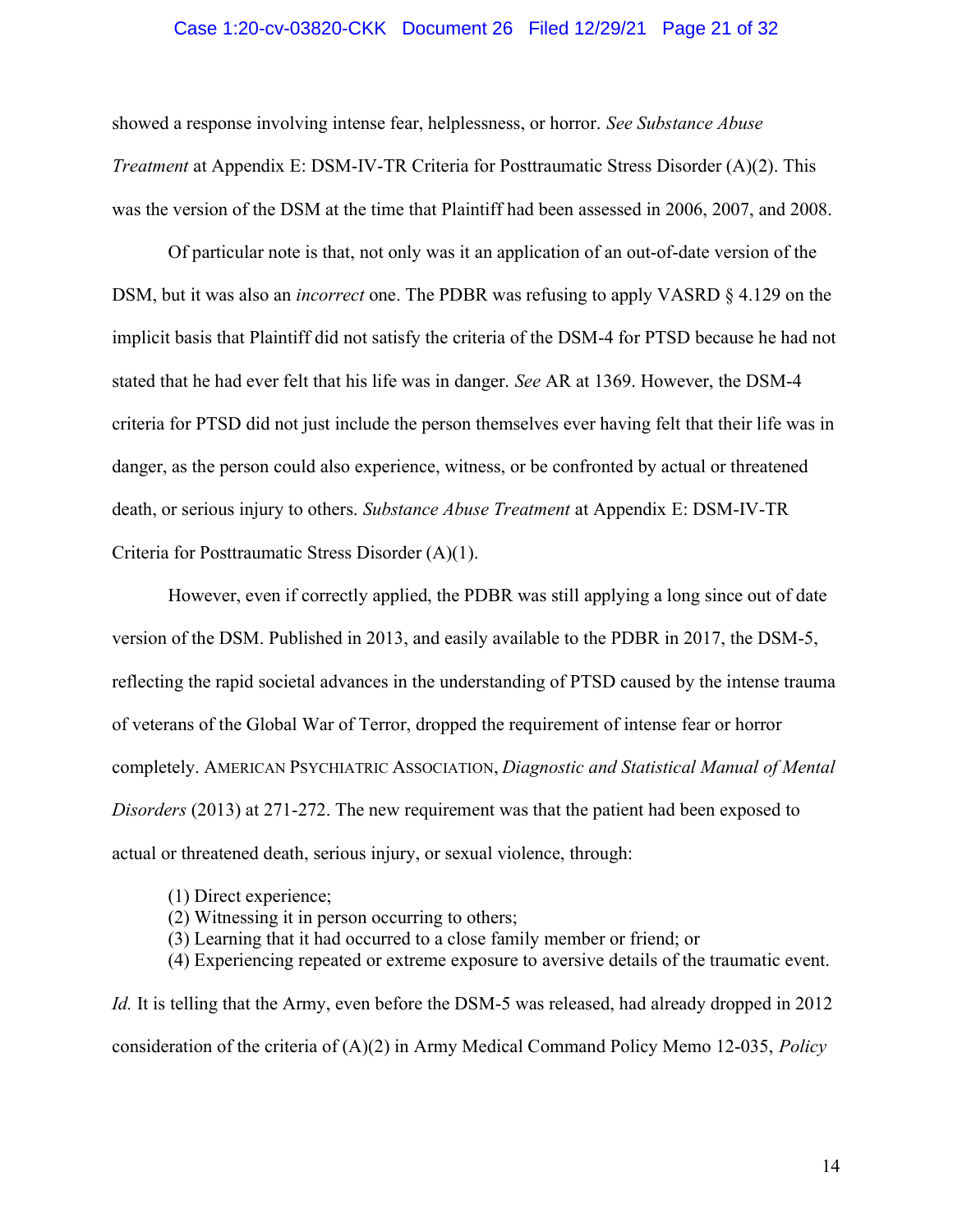#### Case 1:20-cv-03820-CKK Document 26 Filed 12/29/21 Page 22 of 32

Guidance on the Assessment and Treatment of Post-Traumatic Stress Disorder (April 10, 2012) at paragraphs 6(c).

It is clear that Plaintiff met the conditions for PTSD under the DSM-5, which was in force in 2017. The PDBR was thus making a material error of fact by implicitly judging Plaintiff's qualifications for VASRD § 4.129 under the standards of a then 23 years old, and four years out of date, manual. See AR at 1369. In addition, it is incredibly troubling that the board charged with the reviewing of disability decisions is unaware of the shift in diagnosis of what is likely the most common untreated wound our service members have suffered from.

## iii. A reasonable mind would be compelled to find that Plaintiff's PTSD was combat related.

 The PDBR made a material error by adopting the deplorable minority opinion from the PEB of the USMC Line Officer, who derided Plaintiff's experiences as being unrelated to real combat, as part of their justification of their refusal to apply VASRD § 4.129 to Plaintiff. AR at 1369; *compare* AR at 40. This error is now reflected on Plaintiff's DD 214, which states that his disability was not combat related. AR at 1322. Plaintiff's PTSD was directly linked to his participation in coordinating, and then his reviewing of the aftermath, of the killing of 180 enemy combatants. See, e.g. AR at 96, 588. In effect, the PDBR was declaring that only the soldier who pulled the trigger could feel the stress of having killed another human being. See AR at 1369. And yet, to the A-10 Warthog pilots, the 180 men they killed were small specks on the ground that they zoomed past at high speed as they dropped their ordinance. To Plaintiff, they were living, breathing, human beings who he observed, helped kill, and then counted their corpses. Plaintiff was clearly participating in combat through directing these airstrikes. To find otherwise would be to hold that forward air or artillery observers, which Plaintiff was one, do not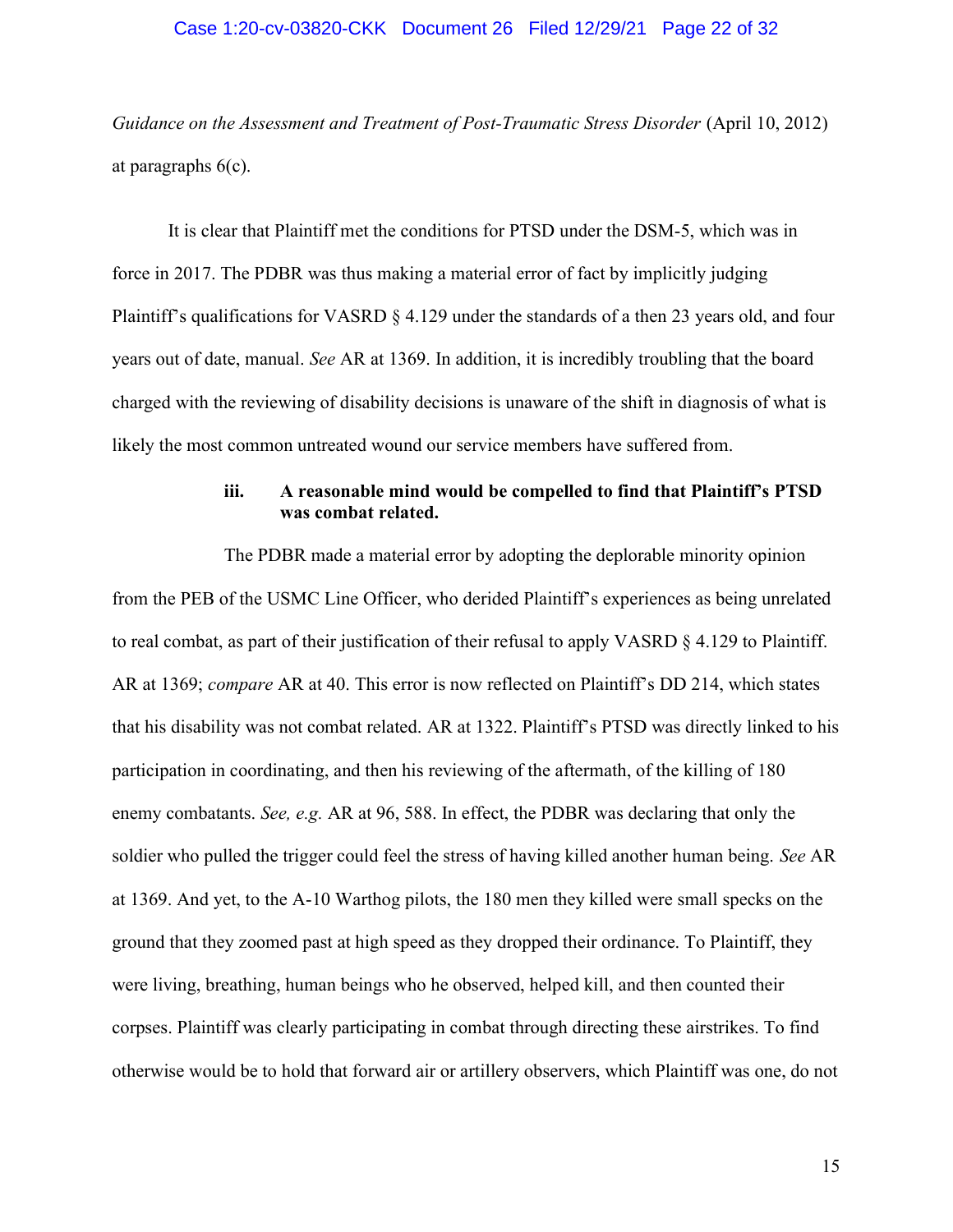#### Case 1:20-cv-03820-CKK Document 26 Filed 12/29/21 Page 23 of 32

engage in combat as they coordinate and direct fires onto the enemy. Given that the defining facet of warfare in the  $20<sup>th</sup>$  and  $21<sup>st</sup>$  centuries is the direction of fires by forward observers, such a finding is not only patently ridiculous, but also a denigration of the intense stress such service members face. Those observers are as much, if not more, the trigger pullers for artillery and air strikes as the pilot who follows their direction and drops the ordinance on the small, blurred, dots below them. A reasonable mind would thus be compelled to find that Plaintiff's disability from his mental wounds were combat related. This renders the PDBR's finding that his disability was not combat related unsupported by substantial evidence. See 5 U.S.C. 706(2)(E); see Palace Sports, 411 F.3d at 220.

### iv. The PDBR made a material error in finding that Plaintiff had never stated that his life was in danger.

 In addition, the PDBR's finding that Plaintiff had never stated that his life was in danger was a clear material error, given that, in his Compensation and Pension Examination report dated November 12, 2008, he specifically discussed having been the subject of rocket-propelled grenade ("RPG") attacks. AR at 30-1; see AR at 1369.

 To summarize: the PDBR's finding that Plaintiff's condition was not linked to an HSE was clearly unsupported by substantial evidence. A reasonable mind would be compelled to find that the participation in the coordination of, the witnessing, and the assessment of the aftermath of, airstrikes which killed 180 human beings was an obviously highly stressful event. In addition, the PDBR made many material errors of fact in their implicit finding that Plaintiff did not meet the criteria of the DSM-4 for PTSD, and thus did not warrant application of VASRD § 4.129. First, the PDBR blatantly ignored that the Plaintiff had expressed feeling intense fear or horror. Second, they applied a badly out of date criteria for PTSD by imposing the 1994 DSM-4's requirement of intense fear or horror, instead of the 2013 DSM-5's lack of said criteria. Third, in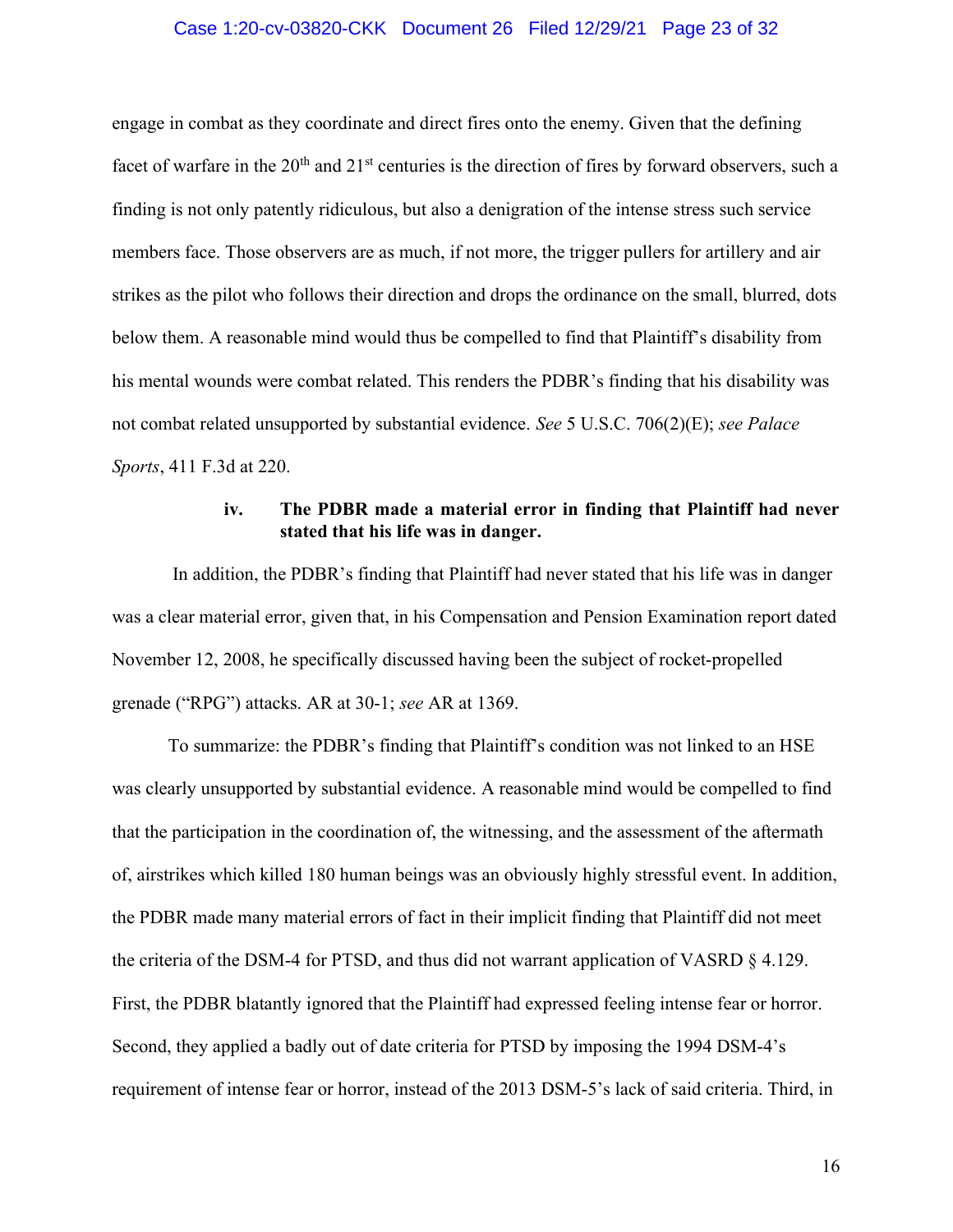### Case 1:20-cv-03820-CKK Document 26 Filed 12/29/21 Page 24 of 32

their (also mistaken) finding that Plaintiff had not stated personally feeling in danger, they were making a material error even in their application of the out-of-date DSM-4, which also allowed for the witnessing of such traumatic events. Fourth, their finding that Plaintiff's mental wounds were not combat related was unsupported by substantial evidence because a reasonable mind would be compelled to find that serving as a forward air observer was directly related to combat. Fifth, as just noted, they were mistaken in finding that Plaintiff had never stated that he had felt his life was in danger.

The PDBR's finding that Plaintiff lacked a documented HSE was unsupported by substantial evidence in and of itself and requires setting aside under 5 U.S.C. § 706(2)(E). When taken in combination with the four serious material errors of fact made by the PDBR when assessing Plaintiff's eligibility for VASRD § 4.129, in order to implicitly find that Plaintiff did not meet the criteria for PTSD under an out-of-date DSM-4, the need for setting aside this decision under the A.P.A. as unsupported by substantial evidence only grows stronger. As such, this Court should set aside the PDBR's finding and find itself that the evidentiary record requires a finding that Plaintiff had a documented HSE.

B. Since the evidentiary record compels a reasonable mind to find that Plaintiff had suffered from a highly stressful event, and it is uncontested that (1) Plaintiff's mental disorder stemmed from that highly stressful event, and (2) that this disorder resulted in his separation from the Navy, the PDBR's holding that Plaintiff was not eligible for VASRD § 4.129 must be set aside under the A.P.A. as contrary to the law.

VASRD § 4.129 requires the assigning of a disability evaluation of not less than 50% by a rating agency (including the PDBR) when a veteran develops a mental disorder as a result of an HSE which is severe enough to bringing about the veteran's release from military service. 38 C.F.R. § 4.129. The PDBR, as documented above, refused to apply VASRD § 4.129 on the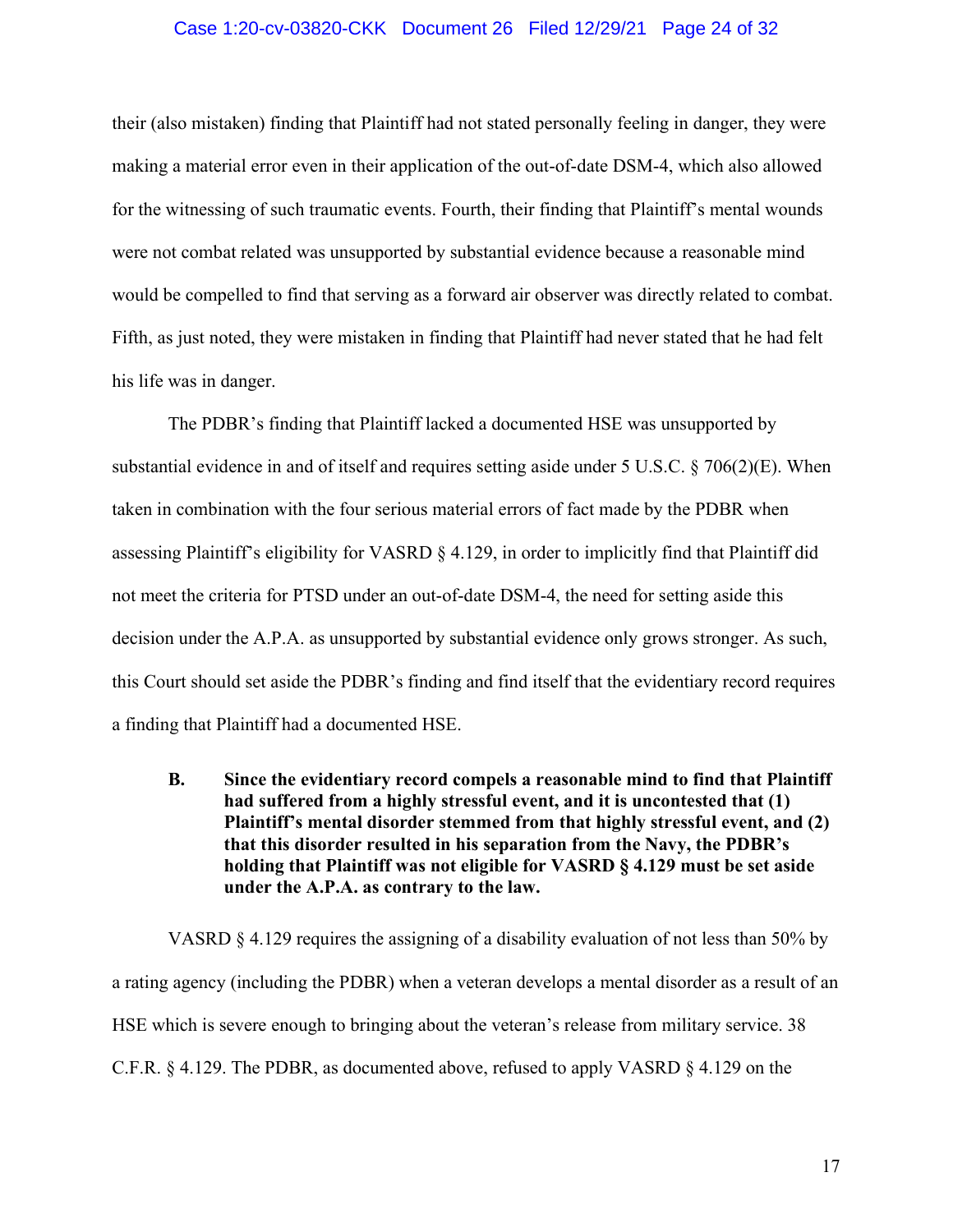#### Case 1:20-cv-03820-CKK Document 26 Filed 12/29/21 Page 25 of 32

grounds that Plaintiff had not suffered from an HSE. AR at 1369. The PDBR based their decision to refuse to apply VASRD § 4.129 on their finding that Plaintiff lacked a documented highly stressful event. As documented above, the evidentiary record compels a reasonable mind to find that Plaintiff, through his coordination, and then assessment in minute detail of the aftermath, of the air strike which killed 180 enemy combatants, clearly had suffered from an HSE. In addition, it is uncontested that Plaintiff's condition developed as a result of this HSE and that it was severe enough to bring about his release from military service. See AR at 96, 588 (Plaintiff's statements to medical personnel); see AR at 39-41 (PEB); see AR at 1322 (DD 214). As such, the PDBR's holding that Plaintiff did not fall under the criteria of VASRD § 4.129 must be set aside as contrary to the law under the Administrative Procedure Act, 5 U.S.C.  $\S 706(2)(A)$ .

## II. The PDBR acted arbitrarily under the A.P.A. by completely failing to consider the VA's disability rating for Plaintiff and explain why its own rating diverged.

Under binding Department of Defense Instruction 6040.44 Encl. 3 ¶4(a)(5) (2015), the PDBR is required to consider VA rating determinations, compare the VA rating with the PEB combined disability rating, and consider any variance within its deliberations, particularly if the VA rating was awarded within 12 months of the service member's separation. Though the PDBR is not required to conform to the VA's rating, it must explicitly address the rating and explain why its own rating diverges. See Sissel v. McCarthy, 2021 U.S. Dist. LEXIS 244406 at \*37-9 (D.D.C. December 22, 2021). Failure to do so is arbitrary decision making and requires setting aside the decision and remanding the issue to the PDBR for it to address the issue. Id. In Sissel, a PDBR decision was upheld by the D.D.C. in part because the PDBR, though it had diverged from the VA's rating, explained its reasonings for doing so. Id.

Here, Plaintiff was issued a 30% separate disability rating for his PTSD from the VA, which was consistent with the MEB's recommendation of an independent rating for severe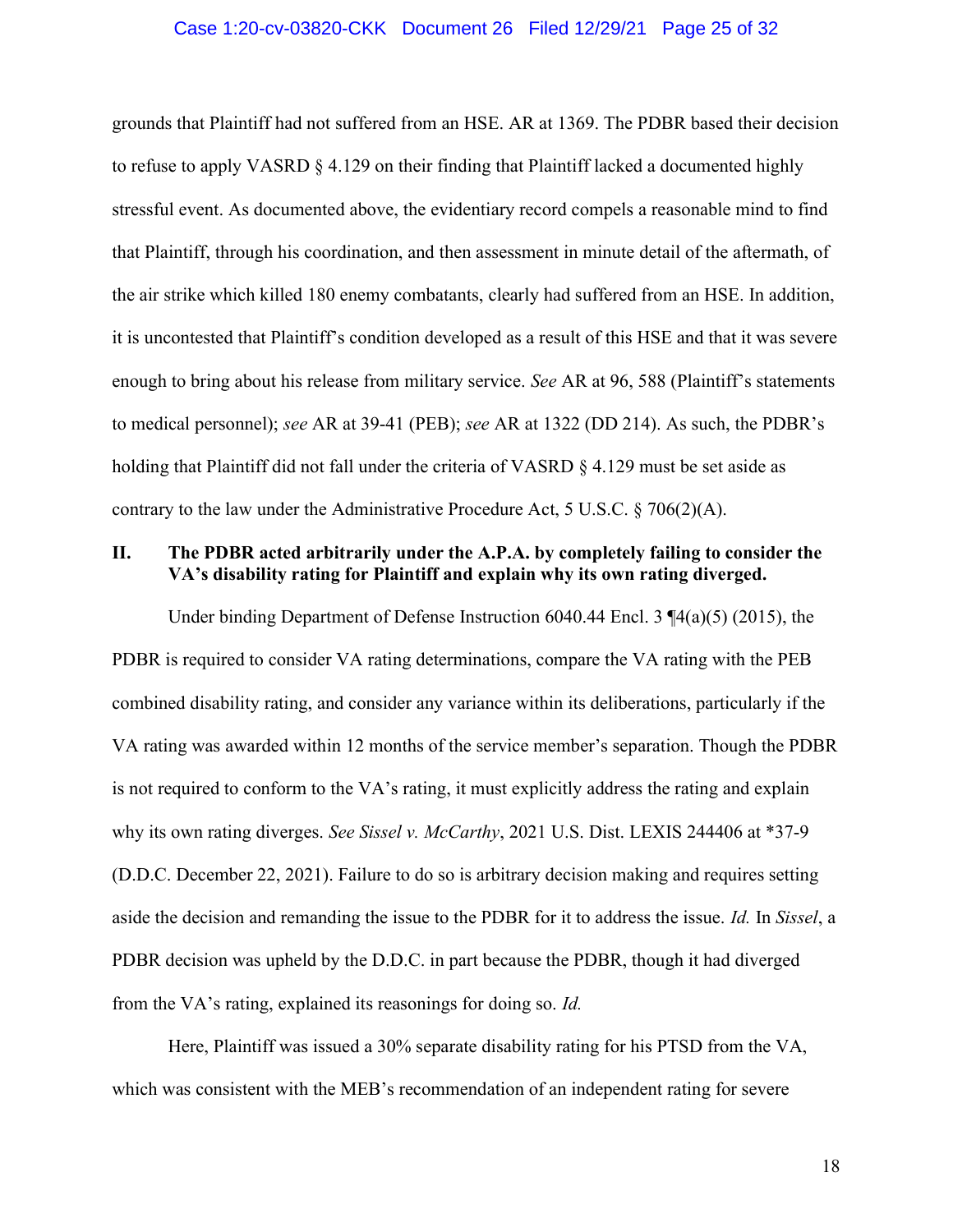#### Case 1:20-cv-03820-CKK Document 26 Filed 12/29/21 Page 26 of 32

PTSD. AR at 552 (VA Rating Dated January 14, 2009); AR at 734 (MEB dated April  $8<sup>th</sup>$ , 2008). This VA rating was issued within 12 months of Plaintiff's separation from the military on August 17, 2008, and thus merited special consideration. See AR at 1322; see DoDI 6040.44 Encl. 3  $\P(4(a)(5))$ . Despite this, the PDBR completely failed to address the VA's rating, or explain why their decision to continue to subsume Plaintiff's PTSD diagnosis into his 10% rating for major depressive disorder diverged from the VA's rating. See AR at 1368-70. This failure to explain their reasoning, despite the explicit binding requirement that they do so pursuant to DoDI 6040.44, rendered the PDBR's decision arbitrary and requires setting aside PD 2016-00401 and remanding the matter for the PDBR to address this issue and explain themselves. See Sissell, 2021 U.S. Dist. LEXIS 244406 at \*37-9; see DoDI 6040.44 Encl. 3 ¶4(a)(5).

## III. The PDBR's failure to acknowledge or address Plaintiff's non-frivolous argument as to the impact that the stigmatization of PTSD by the military had on his own selfconception and reporting of his PTSD was arbitrary decision making and requires that PD 2016-00401 be set aside as unlawful under the Administrative Procedure Act.

When an administrative agency fails to either address, or explain why it did not address, a prima facie non-frivolous argument raised by an applicant which could affect the outcome of the case, this renders the decision unlawful under the Administrative Procedure Act and requires that it be set aside. See, e.g., Rudo v. Geren, 818 F. Supp. 2d 17, 26-7 (D.D.C. 2011). In Rudo, a veteran, as part of his application to the Army Board for the Correction of Military Records, raised a non-frivolous due process issue in his application. Id.at 26-7. However, the ABCMR only barely acknowledged it and did not address it or explain why it chose not to address it. Id. The District Court for the District of Columbia set aside the decision as arbitrary under the A.P.A., holding that the ABCMR had to provide a sufficient record for judicial review by substantively addressing, or explaining why it did not address, all non-frivolous claims. Id. Due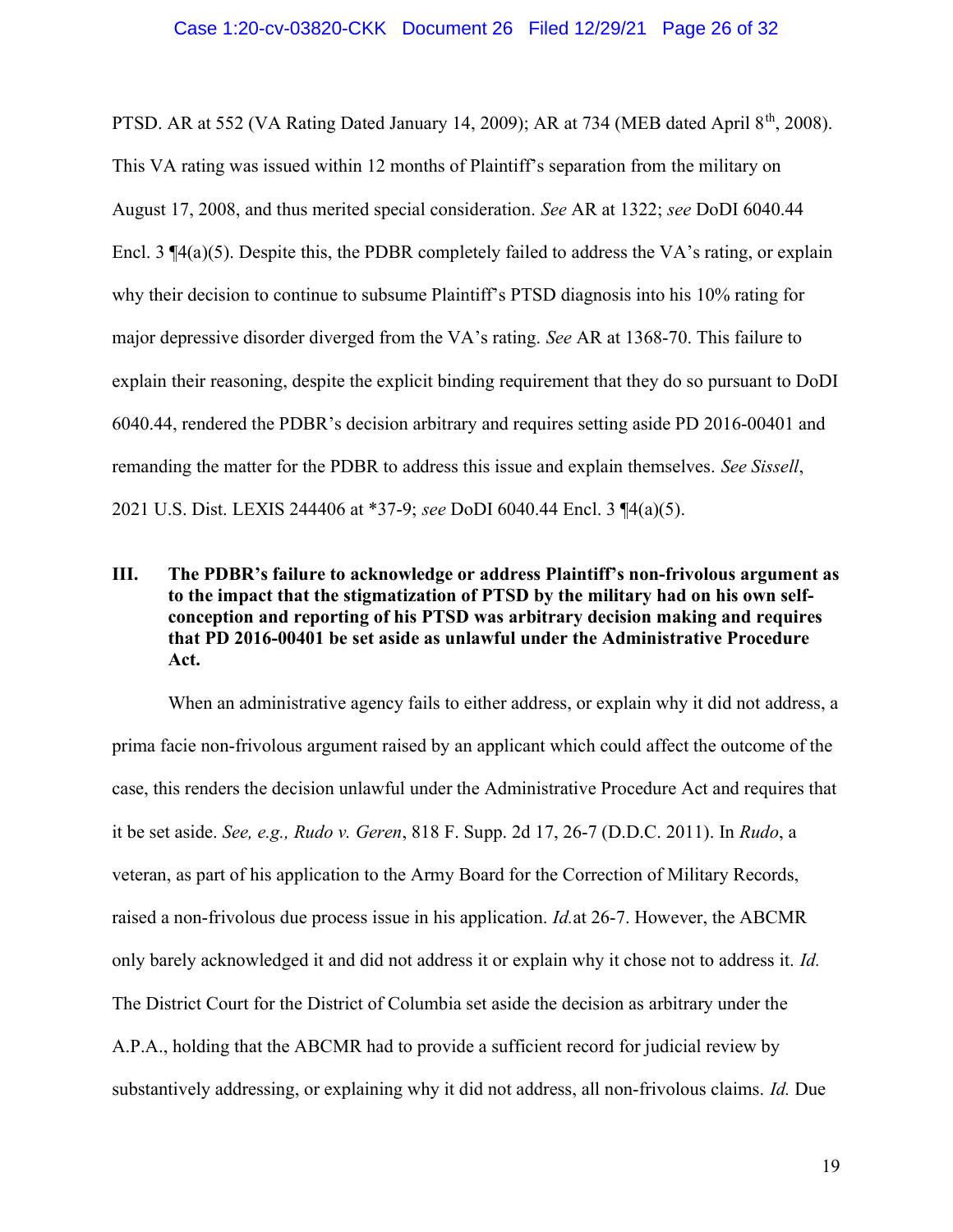### Case 1:20-cv-03820-CKK Document 26 Filed 12/29/21 Page 27 of 32

to this holding, the court remanded the case to the ABCMR for it to adequately address the claim. Id. Whether or not a claim is frivolous is determined based on the whether the claim is frivolous on its face. See Calloway v. Brownlee, 366 F. Supp. 2d 43, 55 (D.D.C. 2005).

 A claim is raised if the applicant voices their objections in a way that renders the military administrative board aware of their problems. Doyle v. United States, 599 F.2d 984, 1000-1 (Fed. Ct. Cl. 1979). This is reinforced by the fact that correction boards, like the PDBR, have a "moral sanction to determine the *true nature* of an alleged injustice and to take steps to grant thorough and fitting relief. Yee v. United States, 512 F.2d 1386, 1387-8 (Fed. Ct. Cl. 1975) (emphasis added). In general, the military is held to a higher standard when reviewing applications than civilian boards, when it comes to the raising, or waiving of claims, as it is supposed to have a "if not paternal, at least avuncular" relationship with service members. Robinson v. Resor, 469 F.2d 944, 951 fn. 21 (D.C. Cir. 1972). This requires Boards to approach applications with an attitude of substantial fairness, not nitpicking compliance. Id. Binding Department of Defense Guidance reinforces this, through DoD Instruction 6040.44 at ¶3(d) (2015): "The PDBR has no greater obligation to wounded, ill, and injured former Service members than to offer fair and equitable recommendations pertaining to the assessment of disability ratings."

## A. The PDBR's failure to address Plaintiff's arguments concerning the impact of the stigmatization of PTSD suffered by service members in observation and coordination roles on the military's assessment of his PTSD was arbitrary.

 Here, Plaintiff clearly made the PDBR aware of the issues of the stigmatization of PTSD, especially among those serving in observation roles, within the military. See AR at 8-9, 11-12 (Plaintiff's Application to the PDBR) (noting, for example, how the military was forced to back down on a planned medal for drone pilots following institutional pushback and the derisive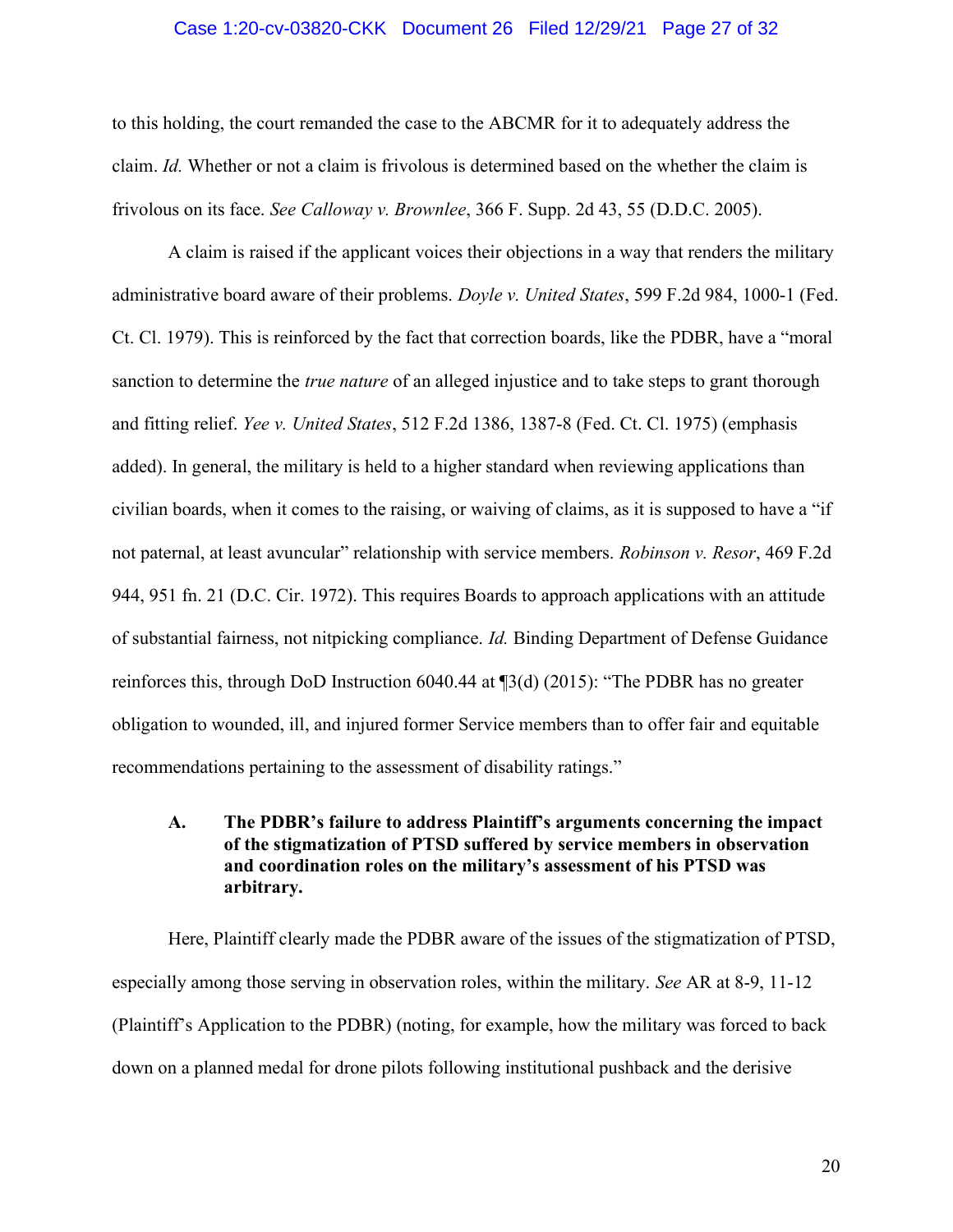### Case 1:20-cv-03820-CKK Document 26 Filed 12/29/21 Page 28 of 32

labeling of it as the "Nintendo Medal.") In particular Plaintiff clearly highlighted how this culture of stigmatization was manifested by the minority opinion of the Marine line officer in his PEB, who derisively found that Plaintiff was suffering from a moral opposition to the war, not legitimate mental trauma. See id.; see also AR at 40.

The issue of the derisive stigmatization of PTSD, especially among service members who weren't seen as serving in an archaic definition of "real combat" was clearly prima facie non frivolous, given the blatant attitude of the minority opinion in Plaintiff's PEB. See id. In addition, it also would clearly have an impact on the outcome of Plaintiff's case, as it shaped how the military had assessed the severity of Plaintiff's PTSD, especially in regards as to whether it was directly related to combat and whether it was worthy of an independent rating. See id. This can is reflected by the PDBR's own decision making, through its findings that Plaintiff's PTSD was not directly related to combat and that he had not suffered from an HSE, which were all founded on undercounting what Plaintiff had endured and seen as a sensor technician and airstrike coordinator. See AR at 1369-70.

For these reasons, the PDBR's complete failure to either address Plaintiff's arguments as to the stigmatization and downplaying of the PTSD suffered by service members in observation positions, or to explain why it had not addressed Plaintiff's arguments, was clearly arbitrary and renders PD 2016-00401 unlawful under the A.P.A. See Rudo, 818 F. Supp. 2d at 26-7.

## B. Plaintiff did not waive his claim as to the issue of how his own training to internally suppress his feelings concerning his PTSD impacted how he reported his condition.

As illustrated above, applicants are given a wider latitude when it comes to raising or waiving claims to military boards, due to the boards' moral sanction to seek out and find the injustice in a matter, and due to the military's closer relation to its service members. See Yee, 512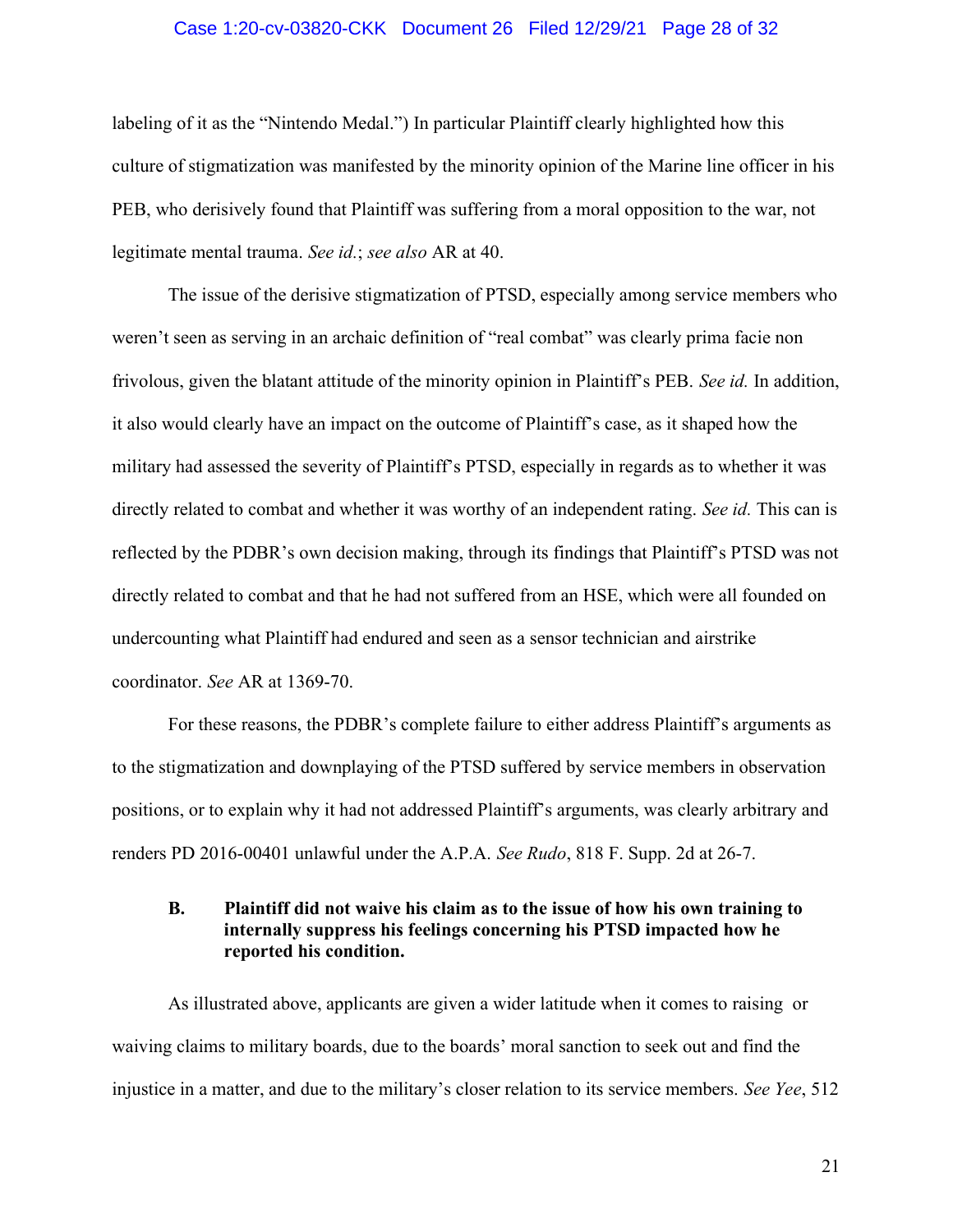#### Case 1:20-cv-03820-CKK Document 26 Filed 12/29/21 Page 29 of 32

F.2d at 1387-8; see also Robinson, 469 F.2d at 951 fn. 21. Plaintiff, by raising the issue of the stigmatization of PTSD in the military, was also making the PDBR aware of the impact of Plaintiff's own internalized suppression of his feelings on how he reported his PTSD. The PDBR, as shown above, based a large part of their decision on their findings that Plaintiff had not reported feeling like his life was in danger, or feeling intense fear or horror. AR at 1369. Yet, Plaintiff also noted, during his first visit on September 22, 2006, that he did not want to be a burden on his unit. AR at 96. This was a clear showing of guilt as to the way in which his mental condition could potentially shift the workload onto his comrades in arms if he was removed from ground duty. See id. On October 20, 2006, he noted his guilt as to how this fear had become realized, due to his "buddies picking up the slack." AR at 93 (Health Record dated October 20, 2006). Plaintiff was demonstrating his internalized training and desires to seek to return to deployable status as soon as possible, and if, necessary, to suppress his own issues in order to be able to do so.

As noted previously, one of the categories which saw the greatest change in definition within the DSM when the DSM-4 transitioned to the DSM-5 was PTSD. The dropping of the requirement for stating "intense fear or horror" under  $(A)(2)$  was due in large part to the Army's own suggestions, based on the studies of how military personnel were trained to respond to traumatic events. See ARMY MEDCOM, Policy Memo 12-035, Policy Guidance on the Assessment and Treatment of Post-Traumatic Stress Disorder (April 10, 2012) at ¶¶ 6(c), 7(c). In particular, Army MEDCOM highlighted how service members did not seek out necessary treatment due to internalized perceptions of mental healthcare, as well as to avoid interfering wit their careers. *Id.* at  $\mathcal{P}(6)$ . This could result in a lack of previous documentation of certain

22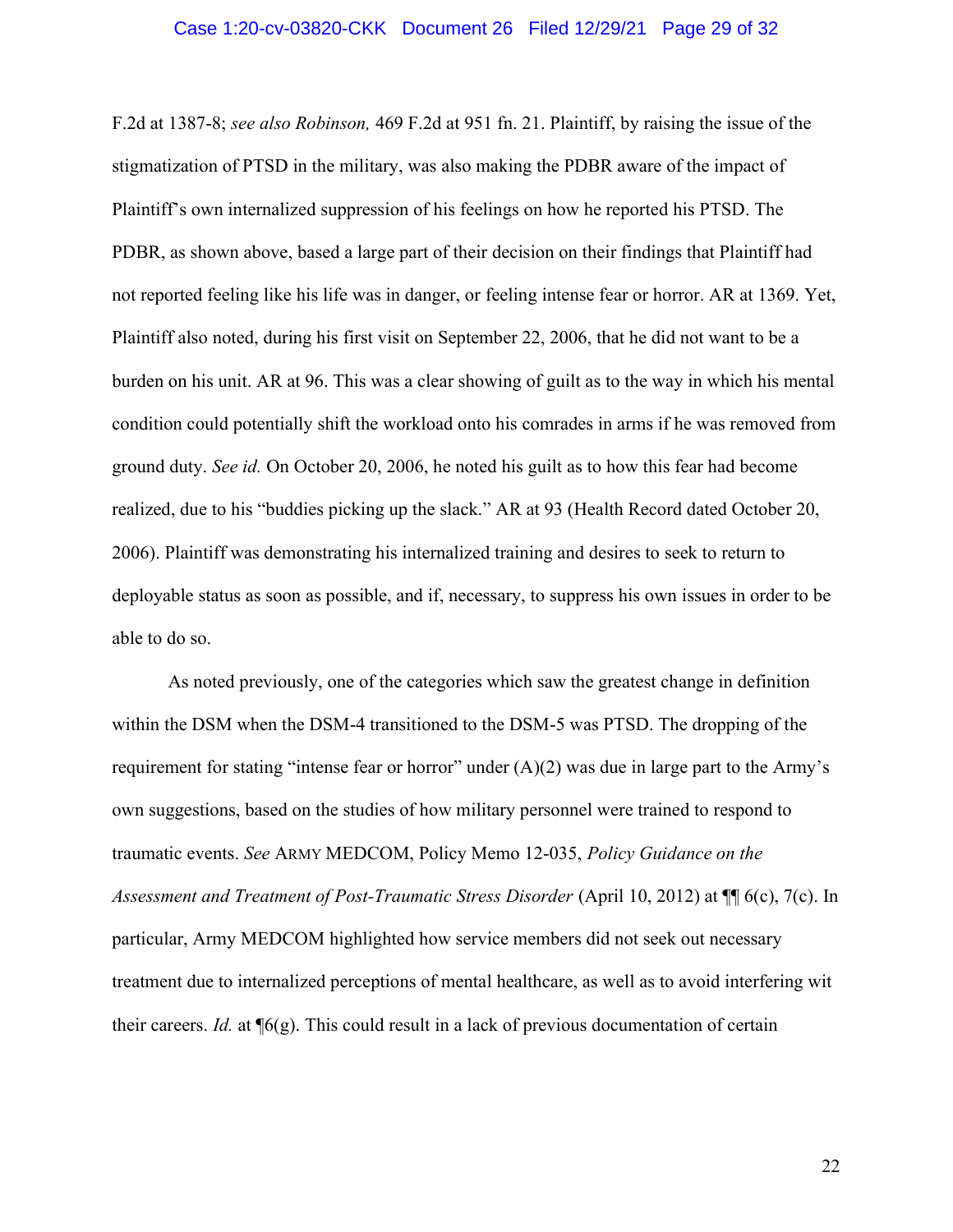### Case 1:20-cv-03820-CKK Document 26 Filed 12/29/21 Page 30 of 32

elements of their conditions when they were processed for a disability retirement via the MEB and PEB. Id.

Given that Plaintiff had clearly raised the issue of the impact of the stigma in the military as to PTSD on service members, and that military boards are tasked with taking a looser approach to the waiving of claims, Plaintiff did not waive his own claims as to how his own internal suppression of his feelings as to his PTSD may have been reflected in his medical records. For these reasons, the PDBR should at least consider this issue, if not should have considered the issue in 2017, due to the topic having been clearly raised to it.

Thus, given that the argument as to the impact of the stigma towards PTSD in the military was clearly raised to the PDBR, that it was non-frivolous, and that the issue clearly affected Plaintiff's case, the failure of the PDBR to either address Plaintiff's argument as to the argument, or explain why it did not address it, was arbitrary and requires setting aside PD 2016- 00401 as unlawful under the A.P.A. See Rudo, 818 F. Supp. 2d at 26-7. The matter should thus be remanded to the PDBR for it to address this issue, including the issue of Plaintiff's own selfsuppression of his condition.

## **CONCLUSION**

 Wherefore, for the reasons set out above, Plaintiff prays that this Court grant his motion for summary judgment and issue an order:

- (1) Finding that the evidentiary record compelled a reasonable mind to find that Plaintiff had suffered from a highly stressful event;
- (2) Finding that the evidentiary record compelled a reasonable mind to find that Plaintiff's PTSD was combat related;
- (3) Holding that the PDBR's refusal to apply VASRD § 4.129 to Plaintiff's case was contrary to the law;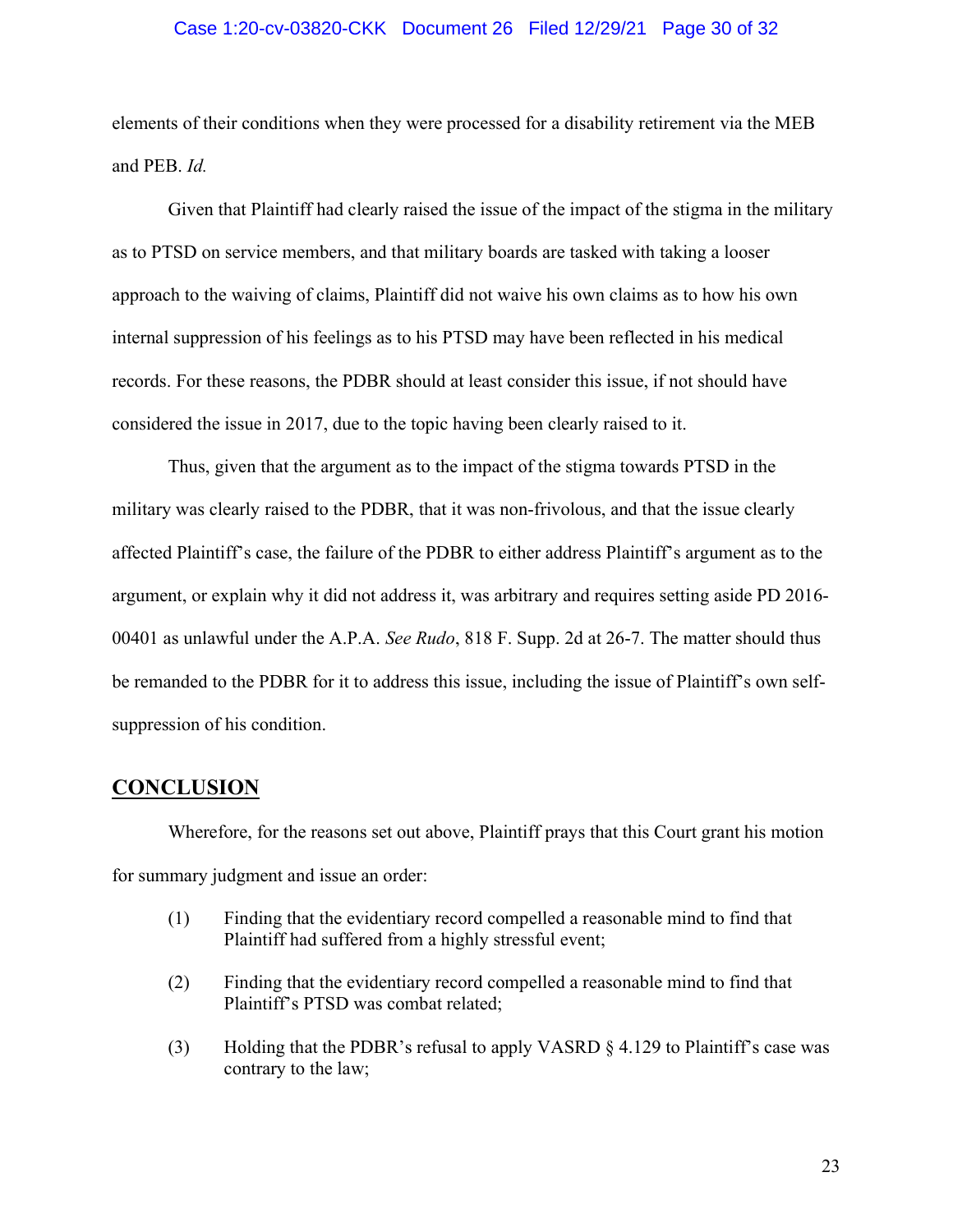- (4) Holding that the PDBR acted arbitrarily by failing to properly consider the VA's disability rating for Plaintiff;
- (5) Holding that the PDBR's acted arbitrarily by failing to address Plaintiff's arguments concerning the impact of the stigma placed by the military on PTSD at the time;
- (6) Holding that the Plaintiff did not waive consideration of the impact of the stigma placed on PTSD within the military on his own internal suppression of how he reported his own condition;
- (7) Setting aside the PDBR's decision, PD 2016-00401, dated November 21, 2017, under the Administrative Procedure Act, 5 U.S.C.  $\S$  706(2)(A) and (F), as arbitrary, capricious, and not supported by substantial evidence; and
- (8) Remanding this matter to the PDBR for further proceedings in accordance with the Court's order.

Plaintiff maintains his request for attorney's fees and expenses, and he will file a motion for

those fees and expenses should he prevail on remand.

Respectfully submitted,

/s/DavidP.Sheldon

David P. Sheldon (DC Bar # 446039) Law Offices of David P. Sheldon, P.L.L.C. 100 M. St. SE, Suite 600 Washington, DC 20003 Tel: 202.546.9575 Fax: 202.546.0135 Counsel for Plaintiff

Dated: December 29, 2021.